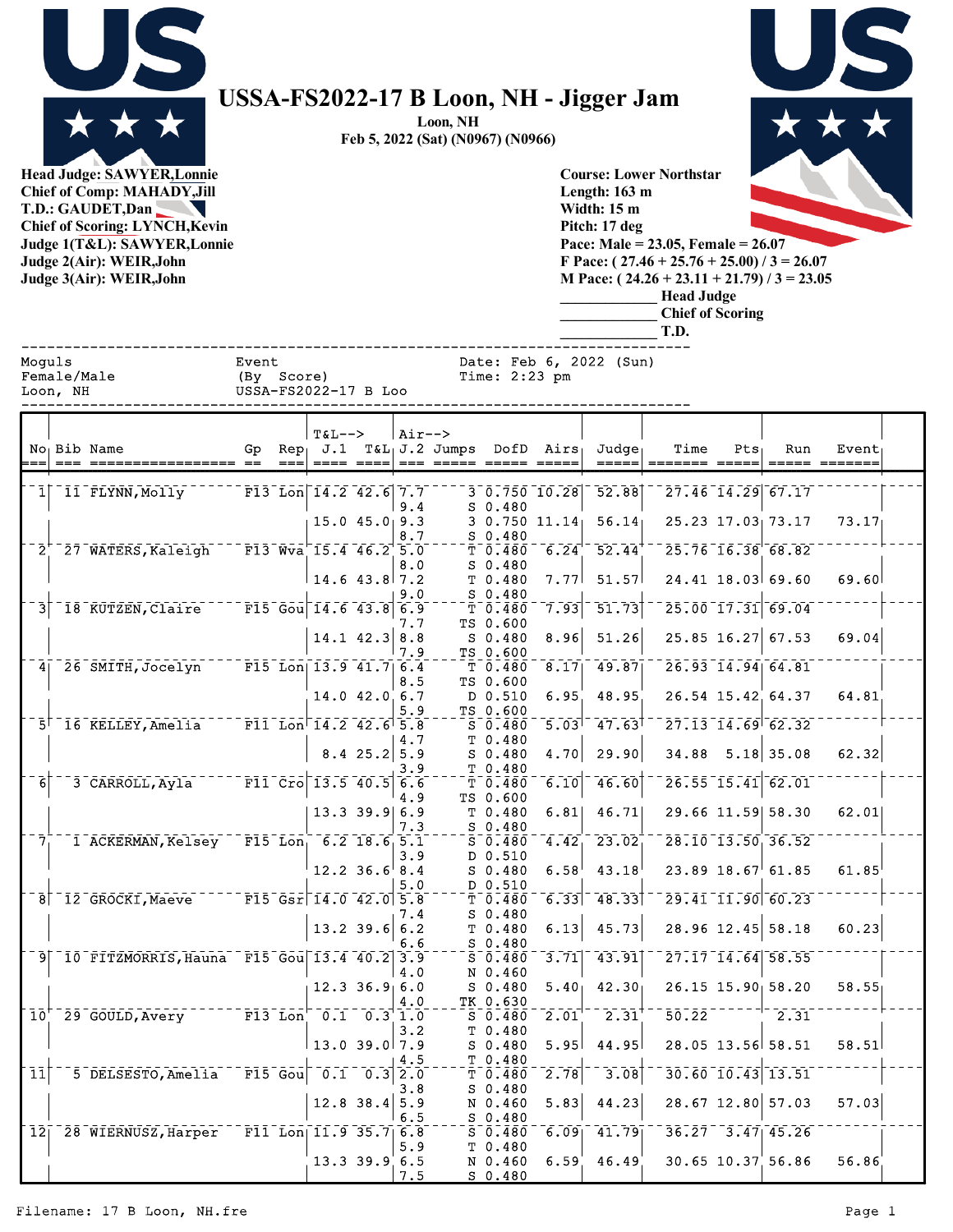Moguls Event Date: Feb 6, 2022 (Sun) Female/Male (By Score) Time: 2:23 pm Loon, NH USSA-FS2022-17 B Loo

|                  | No Bib Name<br>================= ==                                                                                                       | Gp<br>$=$ $=$ $-$ | <b>T&amp;L--&gt;</b> |                 |                  | $Air--$<br>$\text{Rep}$ J.1 T&L J.2 Jumps DofD Airs<br>==== ====, === ===== === |                                                                          |                   | Judge<br>=====, =====                              | Time                   | Pts | Run                                          | Event |
|------------------|-------------------------------------------------------------------------------------------------------------------------------------------|-------------------|----------------------|-----------------|------------------|---------------------------------------------------------------------------------|--------------------------------------------------------------------------|-------------------|----------------------------------------------------|------------------------|-----|----------------------------------------------|-------|
| 13               | 23 SCANLON, Cody Ann                                                                                                                      | $F13$ Gou         |                      | $12.2$ 36.6     | 4.9              |                                                                                 | S 0.480                                                                  | 5.15              | 41.75                                              |                        |     | 27.42 14.34 56.09                            |       |
|                  |                                                                                                                                           |                   |                      | 9.027.06.1      | 6.1<br>2.9       |                                                                                 | N 0.460<br>$S_0.480$<br>N 0.460                                          | 4.25              | 31.25                                              |                        |     | 22.04 20.00 51.25                            | 56.09 |
|                  | 14 <sub>1</sub> 2 CARRIERE, Dani F13 Wbk <sub>1</sub> 5.8 17.4 <sub>1</sub> .2                                                            |                   |                      |                 | 4.0              |                                                                                 | $5 - 0.480$<br>D 0.510                                                   |                   | $\overline{2.13}$ 19.53                            | 47.40                  |     | 19.53                                        |       |
|                  |                                                                                                                                           |                   |                      | 10.9 32.7 5.8   |                  |                                                                                 | T0.480                                                                   | 6.45              | 39.15                                              |                        |     | 28.18 13.41 52.56                            | 52.56 |
|                  | 15 20 0'NEILL, Cara F13 Wva 11.3 33.9 4.1                                                                                                 |                   |                      |                 | 7.2              |                                                                                 | K 0.510<br>N 0.460                                                       |                   | $-4.18$ <sup>-</sup> 38.08                         |                        |     | $31.46 - 9.38$ $47.46$                       |       |
|                  |                                                                                                                                           |                   |                      | 12.9 38.7 5.2   | 4.8<br>5.6       |                                                                                 | $S_0.480$<br>N 0.460<br>$S_0.480$                                        |                   | $5.07$ 43.77                                       | 32.00                  |     | $8.72$ 52.49                                 | 52.49 |
| $\overline{1}$ 6 | <sup>-</sup> 19 MARCHAND, Annabell F15 Gou 12.5 37.5 4.9                                                                                  |                   |                      |                 | 3.9              |                                                                                 | $S$ 0.480<br>T <sub>0.480</sub>                                          |                   | $\sqrt{4.22}$ $\sqrt{41.72}$                       | 31.59                  |     | $-9.22$ 50.94                                |       |
|                  |                                                                                                                                           |                   |                      | $12.5$ 37.5 5.7 | 6.9              |                                                                                 | N 0.460<br>$S$ 0.480                                                     |                   | $5.93$ 43.43                                       |                        |     | $31.94$ 8.79 52.22                           | 52.22 |
|                  | 17 17 KIMBLE, Ellyn F09 Gou 11.8 35.4 3.0                                                                                                 |                   |                      |                 |                  |                                                                                 | N 0.460                                                                  |                   | $4.15 - 39.55$                                     |                        |     | 29.22 12.13 51.68                            |       |
|                  |                                                                                                                                           |                   |                      | 9.6 28.8 $7.2$  | 4.4<br>5.9       |                                                                                 | TK 0.630<br>$S$ 0.480<br>TK 0.630                                        | 7.16              | 35.96                                              |                        |     | $26.05$ 16.02 51.98                          | 51.98 |
| $\overline{18}$  | 4 COTHEY, Elsie F11 Lon 10.9 32.7 6.9                                                                                                     |                   |                      |                 |                  |                                                                                 | $S$ 0.480<br>T <sub>0.480</sub>                                          |                   | $\sqrt{4.79}$ $\sqrt{37.49}$                       |                        |     | $30.75 - 10.25 - 47.74$                      |       |
|                  |                                                                                                                                           |                   |                      | $12.2$ 36.6 4.7 | 3.1<br>6.7       |                                                                                 | N 0.460<br>$S_0.480$                                                     |                   | $5.37$ 41.97                                       | 31.10                  |     | $9.82$ 51.79                                 | 51.79 |
| 19 <sup>1</sup>  | $-7$ DIAMANTOPOULOS, El F13 Lon $5.1$ 15.3 5.7                                                                                            |                   |                      |                 | 4.5              |                                                                                 | $S_0.480$                                                                |                   | $\bar{N}$ 0.460 $\bar{4}$ .78 $\bar{20.08}$        |                        |     | $31.09 - 9.83$ 29.91                         |       |
|                  |                                                                                                                                           |                   |                      | $11.8$ 35.4 3.9 | 4.7              |                                                                                 | T <sub>0.480</sub><br>$S$ 0.480                                          |                   | 4.12 39.52                                         |                        |     | $30.43$ $10.64$ , $50.16$                    | 50.16 |
|                  | 20 <sup>+-</sup> 15 <sup>-</sup> IRWIN, Adelyn <sup>-----</sup> F13 <sup>-</sup> Wbk <sup>--</sup> 0.1 <sup>--</sup> 0.3 <sup>+</sup> 6.9 |                   |                      |                 |                  |                                                                                 | $S = 0.480$<br>T <sub>0.480</sub>                                        |                   | $\overline{6.14}$ <sup>---</sup> 6.44 <sup>+</sup> |                        |     | $43.52$ <sup>---------</sup> 6.44            |       |
|                  |                                                                                                                                           |                   |                      | 10.7 32.1   4.1 | 5.9<br>7.9       |                                                                                 | N 0.460<br>$S$ 0.480                                                     |                   | $5.67$ 37.77                                       | 31.17                  |     | $9.73 \mid 47.50$                            | 47.50 |
| $\overline{21}$  | 22 PRESTON, Hazel F11 Lon 10.8 32.4 4.0                                                                                                   |                   |                      |                 |                  |                                                                                 | N 0.460                                                                  | 4.38              | $-36.78$                                           | 33.47                  |     | $\overline{6.91}$ $\overline{43.69}$         |       |
|                  |                                                                                                                                           |                   |                      | $11.4$ 34.2 5.5 | 5.3<br>3.3       |                                                                                 | $S_0.480$<br>$S_0.480$<br>T 0.480                                        | 4.22              | 38.42                                              | 32.31                  |     | 8.34   46.76                                 | 46.76 |
|                  | 22 <sup>-1</sup> 13 HENSON, Anna <sup>------</sup> F11 <sup>-</sup> Cro <sub>1</sub> 10.6 31.8 <sub>1</sub> 3.5                           |                   |                      |                 | 6.0              |                                                                                 | N 0.460<br>$S$ 0.480                                                     | 4.49              | 36.29                                              |                        |     | $32.62 - 7.96$ 44.25                         |       |
|                  |                                                                                                                                           |                   |                      | $10.7$ 32.1 3.9 | 5.0              |                                                                                 | N 0.460<br>$S$ 0.480                                                     | 4.19              | 36.29                                              | 32.60                  |     | 7.98'44.27                                   | 44.27 |
|                  | 23 14 HEWITT, Lillian F09 Cro 12.4 37.2 3.8                                                                                               |                   |                      |                 | 5.1              |                                                                                 | $5 - 0.480$<br>N 0.460                                                   |                   | $4.16$ <sup>-</sup> $41.36$ <sup>+</sup>           |                        |     | $37.37$ <sup>--</sup> 2.12 <sup>-43.48</sup> |       |
|                  |                                                                                                                                           |                   |                      | $10.3$ 30.9 3.6 | 3.7              |                                                                                 | N 0.460<br>$S$ 0.480                                                     | 3.42              | 34.32                                              | 44.49                  |     | 34.32                                        | 43.48 |
| $\bar{2}\bar{4}$ |                                                                                                                                           |                   |                      |                 | 13.9             |                                                                                 | N 0.460<br>S 0.480                                                       |                   | $-3.80$ <sup>-</sup> $31.40$ <sup>--</sup>         |                        |     | $\sqrt{29.83}$ $\sqrt{11.38}$ $\sqrt{42.78}$ |       |
|                  |                                                                                                                                           |                   |                      | 8.625.860       | 5.5              |                                                                                 | N 0.460<br>$S_0.480$                                                     |                   | $5.40$ 31.20                                       |                        |     | $30.29$ 10.82 42.02                          | 42.78 |
|                  | 25 24 SCANLON, Cassidy F09 Gou                                                                                                            |                   |                      | 9.729.12.8      | 3.9              |                                                                                 | N 0.460<br>$S_0.480$                                                     |                   | $3.15 - 32.25$                                     | $33.79 - 6.52 - 38.77$ |     |                                              |       |
|                  |                                                                                                                                           |                   |                      | 9.327.93.9      | 2.1              |                                                                                 | S 0.480<br>T 0.480                                                       |                   | $2.87$ 30.77                                       |                        |     | $34.13$ 6.10 36.87                           | 38.77 |
| $\overline{26}$  | 9 FAYAD, Emily F09 Lon 10.2 30.6 3.2                                                                                                      |                   |                      |                 | 4.5              |                                                                                 | N 0.460<br>$S$ 0.480                                                     |                   | $\begin{bmatrix} 3.63 \end{bmatrix}$ 34.23         |                        |     | $36.96 - 2.63$ 36.86                         |       |
|                  |                                                                                                                                           |                   | 0.1                  |                 | $0.3$ 2.9<br>3.1 |                                                                                 | N 0.460<br>$S$ 0.480                                                     | 2.81              | 3.11                                               | 51.35                  |     | 3.11                                         | 36.86 |
| 27               | $6$ DIAMANTOPOULOS, Ca F09 Lon 1.7 5.1 5.6                                                                                                |                   |                      |                 | $\cdot$ 0        |                                                                                 | $N$ <sup>-<math>\bar{0}</math></sup> - $\bar{4}$ $\bar{6}$ $\bar{0}$     | $\overline{2.57}$ | $-7.67$                                            |                        |     | 26.79 15.11 22.78                            |       |
|                  |                                                                                                                                           |                   |                      | $8.3$ 24.9 4.0  | 3.3              |                                                                                 | N 0.460<br>$S$ 0.480                                                     |                   | $3.42 \quad 28.32$                                 |                        |     | $32.33$ $8.31$ $36.63$                       | 36.63 |
|                  | $28^{\dagger}$ - 25 SEIDMAN, Romy F13 Lon <sup>-6.7</sup> 20.1 <sup>1</sup> 6.0                                                           |                   |                      |                 | $\cdot$ 0        |                                                                                 | $5 - 0.480$                                                              |                   | $2.88$ <sup>1-</sup> 22.98 <sup>1-</sup>           |                        |     | $38.60 - 0.61$ 23.59                         |       |
|                  |                                                                                                                                           |                   |                      | $8.3$ 24.9 3.9  | 3.0              |                                                                                 | N 0.460<br>$S_0.480$                                                     |                   | $3.23$ 28.13                                       |                        |     | $36.73$ 2.91 31.04                           | 31.04 |
| $\bar{2}\bar{9}$ | 30 VAN METER, Saskia F13 Loo                                                                                                              |                   |                      | $7.5$ 22.5 2.4  | 2.2              |                                                                                 | $\bar{N}$ $\bar{0}$ $\bar{4}$ $\bar{6}$ $\bar{0}$ $\bar{0}$<br>$S_0.480$ |                   | $\begin{bmatrix} 2.15 & 24.65 \end{bmatrix}$       | 45.96                  |     | 24.65                                        |       |
|                  |                                                                                                                                           |                   |                      | $8.8$ 26.4 2.9  | 3.6              |                                                                                 | N 0.460<br>$S_0.480$                                                     |                   | $3.05$ 29.45                                       | 49.88                  |     | 29.45                                        | 29.45 |
|                  | 30 21 OPPENHEIM, Brooke F13 Long dns dns                                                                                                  |                   |                      |                 |                  |                                                                                 |                                                                          | dns               | dns                                                |                        |     | dns                                          |       |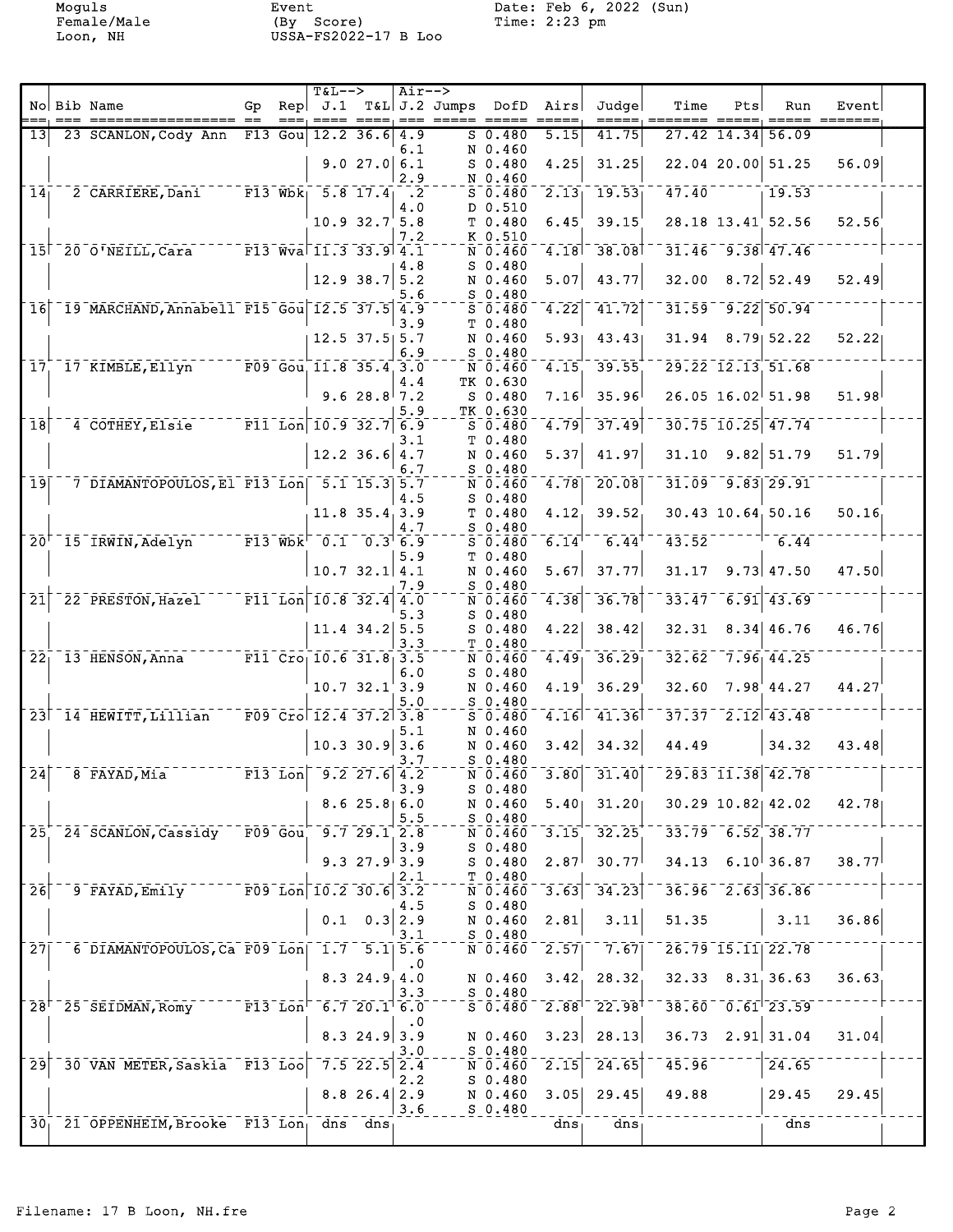Moguls Event Date: Feb 6, 2022 (Sun) Female/Male (By Score) Time: 2:23 pm Loon, NH USSA-FS2022-17 B Loo

|  | No Bib Name                                                           | Gp | <b>T&amp;L--&gt;</b><br>$\text{Rep}$ J.1<br>$=$ ==, ==== ====,            |                   |                        | Air--><br>T&L J.2 Jumps DofD Airs<br>=== ===== ===== ===== |                                                                               |                                        | Judge                                                             | Time                                                     | Pts | Run                                                  | Event |  |
|--|-----------------------------------------------------------------------|----|---------------------------------------------------------------------------|-------------------|------------------------|------------------------------------------------------------|-------------------------------------------------------------------------------|----------------------------------------|-------------------------------------------------------------------|----------------------------------------------------------|-----|------------------------------------------------------|-------|--|
|  |                                                                       |    | dns                                                                       | dns               |                        |                                                            |                                                                               | dns                                    | dns                                                               |                                                          |     | dns                                                  | dns   |  |
|  | 1 135 PRESTON, Harper                                                 |    | $\overline{M15}$ Lon $\overline{16.0}$ 48.0 5.9                           |                   | 8.7                    |                                                            | T <sub>0.380</sub><br>K 0.410                                                 |                                        | $5.80$ <sup>-</sup> $53.80$                                       | $\overline{21.79}$ $\overline{17.74}$ $\overline{71.54}$ |     |                                                      |       |  |
|  |                                                                       |    |                                                                           | $14.2$ 42.6 6.7   | 8.7                    |                                                            | T 0.380<br>K 0.410                                                            | 6.10                                   | 48.70                                                             |                                                          |     | 20.99 18.85 67.55                                    | 71.54 |  |
|  | 2 109 HENSON, Jackson                                                 |    | $\sqrt{15}$ $\bar{C}$ ro $\sqrt{15.6}$ 46.8 4.9                           |                   |                        |                                                            | $\overline{3}\overline{0}\overline{0}\overline{0}$                            | 6.18                                   | 52.98                                                             |                                                          |     | 23.25 15.72 68.70                                    |       |  |
|  |                                                                       |    |                                                                           | $15.2$ $45.6$ 8.4 | 6.0<br>5.8             |                                                            | TS 0.500<br>TT 0.500<br>T 0.380                                               |                                        | $6.40$ 52.00                                                      |                                                          |     | 20.90 18.98 70.98                                    | 70.98 |  |
|  | $3^{+}$ 108 HANSEN, Logan M13 Cro 16.1 48.3 6.9                       |    |                                                                           |                   | 6.1                    |                                                            | $TS$ $\bar{0}$ .500<br>TT 0.500                                               | $-6.50$                                | 54.80                                                             | $23.11$ $15.91$ $70.71$                                  |     |                                                      |       |  |
|  |                                                                       |    |                                                                           | $15.7$ 47.1 8.9   | 6.9                    |                                                            | TS 0.500<br>TT 0.500                                                          | 7.90 <sup>†</sup>                      | 55.00                                                             |                                                          |     | 23.37 15.55 70.55                                    | 70.71 |  |
|  | $4 110$ HENSON, Rowan $13$ Cro 15.6 46.8 8.5                          |    |                                                                           |                   | 5.2                    |                                                            | 3 0.650                                                                       | 3p 0.680 9.16                          | 55.96                                                             |                                                          |     | 24.26 14.32 70.28                                    |       |  |
|  |                                                                       |    |                                                                           | $12.3$ 36.9 7.4   | 8.9                    |                                                            | $-20.650$                                                                     | 3p 0.680 10.81                         | 47.71                                                             |                                                          |     | 23.17 15.83 63.54                                    | 70.28 |  |
|  | 5 115 LEFEBVRE, William M13 Spe 15.4 46.2 7.9                         |    |                                                                           |                   | 4.2                    |                                                            | T 0.380<br>30.650                                                             |                                        | $-5.73 - 51.93$                                                   |                                                          |     | $23.14$ $15.87$ 67.80                                |       |  |
|  |                                                                       |    |                                                                           | $10.3$ 30.9 7.4   | $\cdot$ 0              |                                                            | T 0.380                                                                       | 2.81                                   | 33.71                                                             |                                                          |     | 24.68 13.73 47.44                                    | 67.80 |  |
|  | $6^+$ 35 COTE, Asher $M13$ Lon <sup><math>-14.4</math></sup> 43.2 7.7 |    |                                                                           |                   | 5.9                    |                                                            | $\bar{3}$ $\bar{0}$ $\bar{.}$ $\bar{6}$ $\bar{5}$ $\bar{0}$<br>TS 0.500       |                                        | $\bar{7}.\bar{9}5^{\dagger\,}$ 51.15 $^{\dagger}$                 |                                                          |     | $\sqrt{26.39}$ $\sqrt{11.36}$ $\sqrt{62.51}$         |       |  |
|  |                                                                       |    |                                                                           | $15.1$ 45.3 6.0   | 7.5                    |                                                            | 3p 0.680<br>30.650                                                            | 8.95                                   | 54.25                                                             |                                                          |     | 25.34 12.82 67.07                                    | 67.07 |  |
|  |                                                                       |    |                                                                           |                   | $\cdot$ 1<br>6.0       |                                                            | $\bar{3}$ $\bar{0}$ , $\bar{6}$ 50 $^{-1}$<br>3p 0.680                        | 4.14                                   | $\overline{24.84}$                                                | $\bar{4}\bar{3}\bar{.}\bar{7}\bar{4}$                    |     | $-724.84$                                            |       |  |
|  |                                                                       |    |                                                                           | $13.6$ 40.8 6.9   | 5.0                    |                                                            | 3 0.650<br>TK 0.530                                                           | 7.13                                   | 47.93                                                             |                                                          |     | 21.40 18.29 66.22                                    | 66.22 |  |
|  | $81$ 79 BARRAZA, Paxton                                               |    | $\overline{M13}$ Gou $\overline{14.3}$ $\overline{42.9}$ $\overline{8.0}$ |                   | 5.9                    |                                                            | 30.650<br>K 0.410                                                             | 7.61                                   | $\overline{50.51}$                                                | $25.02 - 13.26 - 63.77$                                  |     |                                                      |       |  |
|  |                                                                       |    |                                                                           | 8.024.0           | $\cdot$ 1<br>6.8       |                                                            | 30.650<br>K 0.410                                                             | $2.84$ <sup><math>\degree</math></sup> | 26.84                                                             |                                                          |     | $33.44$ $1.57$ 28.41                                 | 63.77 |  |
|  | 9 132 PERRY, Owen M15 Lon 6.6 19.8 7.9                                |    |                                                                           |                   | $\cdot$ 1              |                                                            | $\bar{T}$ 0.380<br>N 0.360                                                    | 3.03                                   | $-22.83$                                                          |                                                          |     | $\frac{1}{28.69}$ $\frac{1}{8.17}$ $\frac{1}{31.00}$ |       |  |
|  |                                                                       |    |                                                                           | 13.640.866.6      | 5.9                    |                                                            | T 0.380<br>S 0.380                                                            | 4.74                                   | 45.54                                                             |                                                          |     | $21.79$ 17.74 63.28                                  | 63.28 |  |
|  | 10 121 MARSHALL, Evan                                                 |    | $^{-1}$ M17 $^{-}$ Spe $^{-}$ 5.5 16.5 1.0 $^{-}$                         |                   | 4.9                    |                                                            | $\bar{\tau}$ $\bar{0}$ $\bar{\cdot}$ $\bar{3}$ $\bar{8}$ $\bar{0}$<br>X 0.410 | $\left[2.38\right]$                    | 18.88                                                             |                                                          |     | $33.97 - 0.83$ 19.71                                 |       |  |
|  |                                                                       |    |                                                                           | $14.0$ $42.0$ 7.4 | 8.6                    |                                                            | S 0.380<br>Y 0.410                                                            |                                        | $6.33$ $48.33$                                                    |                                                          |     | 24.27 14.30 62.63                                    | 62.63 |  |
|  | $11^{+}$ 78 BARNES, Dylan $13$ Wva $14.9$ 44.7 6.6                    |    |                                                                           |                   | 4.9                    |                                                            | $T$ 0.380<br>30.650                                                           |                                        | $5.68$ $50.38$ <sup>+--</sup>                                     | $\sqrt{27.03}$ $\sqrt{10.47}$ $\sqrt{60.85}$             |     |                                                      |       |  |
|  |                                                                       |    |                                                                           |                   | dnf $5.3$<br>$\cdot$ 1 |                                                            | $S$ 0.380<br>30.650                                                           | dnf                                    | 2.07                                                              | (none)                                                   |     | dnf                                                  | 60.85 |  |
|  | 12 113 IRWIN, Austin M13 Wbk 14.1 42.3 6.3                            |    |                                                                           |                   | 9.1                    |                                                            | $3 - 0.650$<br>K 0.410                                                        | $\left\lfloor 7.82 \right\rfloor$      | $\overline{50.12}$                                                | $27.06 - 10.43 - 60.55$                                  |     |                                                      |       |  |
|  |                                                                       |    |                                                                           | $13.2$ 39.6 6.3   | 9.1                    |                                                            | 30.650<br>$K_{0.4} = 410$                                                     | 7.82                                   | 47.42                                                             |                                                          |     | $26.61$ 11.05 58.47                                  | 60.55 |  |
|  | 13 117 LUND, Tucker M15 Cro 13.5 40.5 7.3                             |    |                                                                           |                   | 7.0                    |                                                            | $5 - 0.380$<br>TT 0.500                                                       |                                        | $6.27$ <sup>-46.77</sup>                                          | $25.92$ $12.01$ $58.78$                                  |     |                                                      |       |  |
|  |                                                                       |    |                                                                           | 13.2 39.6 6.4     | 5.3                    |                                                            | TT 0.500                                                                      |                                        | S 0.380 5.08 44.68                                                |                                                          |     | 26.76 10.84 55.52                                    | 58.78 |  |
|  | 14 105 GROSSHANDLER, Brad M15 Lon 12.5 37.5 4.8                       |    |                                                                           |                   | 5.5                    |                                                            | N0.360<br>K 0.410                                                             |                                        | $-3.97$ <sup>-</sup> $-41.47$ <sup>+--</sup>                      |                                                          |     | $27.51 - 9.80$ $51.27$                               |       |  |
|  |                                                                       |    |                                                                           | $14.0$ $42.0$ 6.3 | 7.4                    |                                                            | K 0.410<br>$g$ 0.530                                                          | 6.50                                   | 48.50                                                             |                                                          |     | $27.39$ 9.97 58.47                                   | 58.47 |  |
|  | 15 131 PERLUT, Nico M13 Gou 6.9 20.7                                  |    |                                                                           |                   | $\ddotsc$<br>5.9       |                                                            | $3 - 0.650$<br>K 0.410                                                        | 2.67                                   | 23.37                                                             |                                                          |     | $31.11^{-4.81}$ 28.18                                |       |  |
|  |                                                                       |    |                                                                           | $14.1$ $42.3$ 7.4 | 4.0                    |                                                            | K 0.410<br>3 0.650                                                            | 5.63                                   | 47.93                                                             | 27.21 10.22 58.15                                        |     |                                                      | 58.15 |  |
|  | 16 112 HEWITT, Samuel M11 Cro 12.8 38.4 6.2                           |    |                                                                           |                   | 7.0                    |                                                            | TS 0.500                                                                      |                                        | $T\bar{T}$ 0.500 6.60 45.00                                       | $25.22$ $12.98$ $57.98$                                  |     |                                                      |       |  |
|  |                                                                       |    |                                                                           | $12.7$ 38.1 7.4   | 6.7                    |                                                            | T 0.380<br>TS 0.500                                                           | 6.16                                   | 44.26                                                             |                                                          |     | $26.53$ $11.16$ $55.42$                              | 57.98 |  |
|  | 17 76 BALCOMBE, Dylan M11 Cro 6.0 18.0 . 9                            |    |                                                                           |                   | 4.1                    |                                                            | T 0.380                                                                       |                                        | $^{-5}$ 5 $\overline{0}$ , 380 $^{-1}$ , 89 $^{-1}$ 19.89 $^{-1}$ |                                                          |     | $32.36 - 3.07$ 22.96                                 |       |  |
|  |                                                                       |    |                                                                           | 13.9 $41.7$ 5.2   |                        |                                                            |                                                                               |                                        |                                                                   | $S$ 0.380 3.45 45.15 26.30 11.48 56.63                   |     |                                                      | 56.63 |  |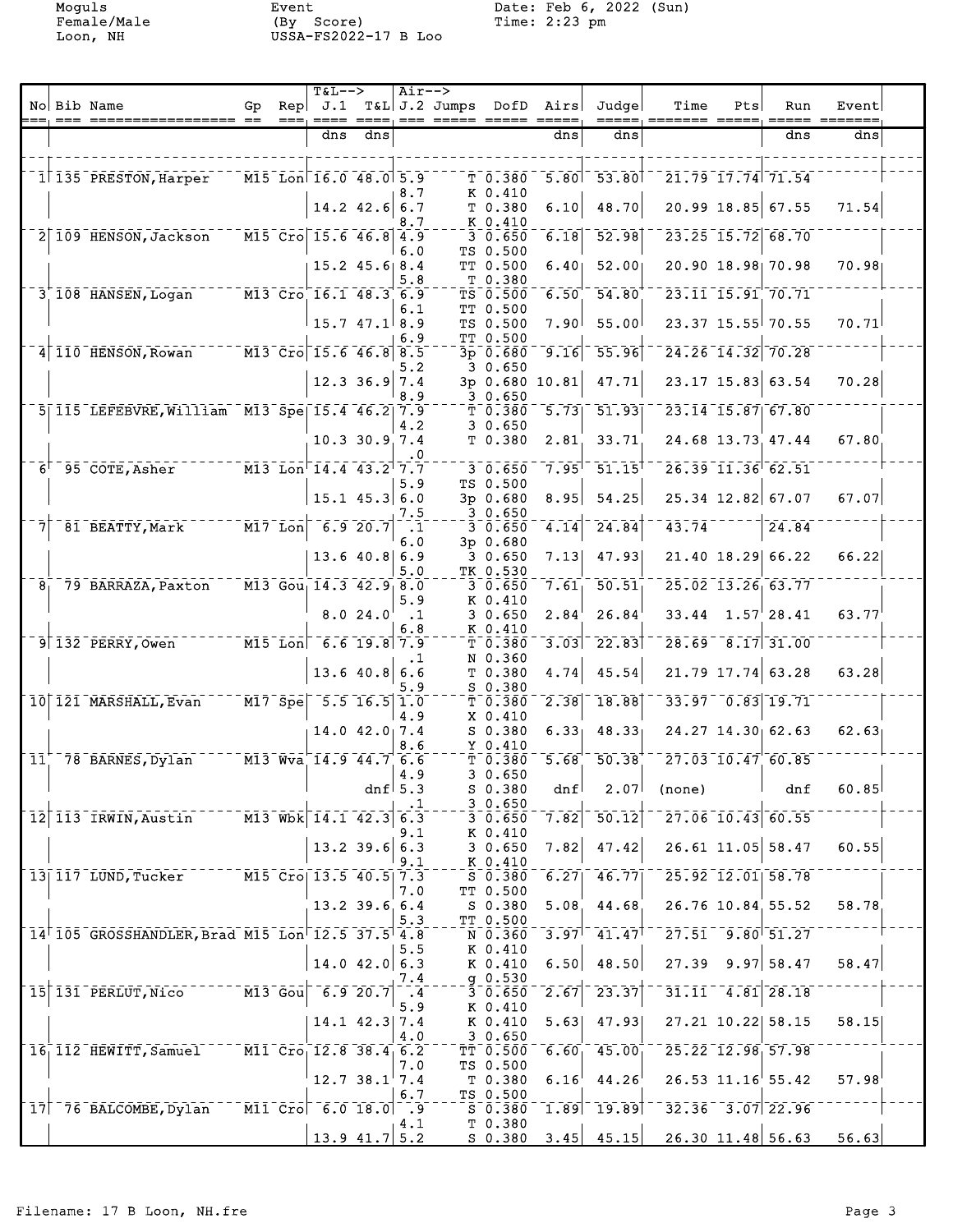Female/Male (By Score) Time: 2:23 pm Loon, NH USSA-FS2022-17 B Loo

Moguls Event Date: Feb 6, 2022 (Sun)

|                            |                                                         |    | <b>T&amp;L--&gt;</b>  |                                |     | Air-->                  |                                                                                          |                                        |                                                |                                            |     |                                              |                       |       |
|----------------------------|---------------------------------------------------------|----|-----------------------|--------------------------------|-----|-------------------------|------------------------------------------------------------------------------------------|----------------------------------------|------------------------------------------------|--------------------------------------------|-----|----------------------------------------------|-----------------------|-------|
|                            | No Bib Name                                             | Gp | $\text{Rep}$ J.1      |                                |     | T&L J.2 Jumps DofD Airs |                                                                                          |                                        | Judge                                          | Time<br>=====, ======= =====, ===== ====== | Pts | Run                                          | Event                 |       |
|                            |                                                         |    |                       |                                | 3.9 |                         | T0.380                                                                                   |                                        |                                                |                                            |     |                                              |                       |       |
|                            | 18'127 NOONAN, Jack M15 Lon 12.5 37.5 8.5               |    |                       |                                | 5.5 |                         | $\bar{s}$ <sup>-</sup> $\bar{0}$ . $\bar{3}\bar{8}\bar{0}$<br>T 0.380                    | $\overline{5.32}$                      | $42.82$ <sup>T</sup>                           |                                            |     | $24.90$ $13.43$ $56.25$                      |                       |       |
|                            |                                                         |    |                       | $5.9$ 17.7 8.9                 |     |                         | $S$ 0.380                                                                                | 7.35                                   | 25.05                                          | 48.56                                      |     | 125.05                                       | 56.25                 |       |
|                            | 19 140 SKILLINGS, Jack M11 Wva 12.5 37.5 5.9            |    |                       |                                | 7.5 |                         | TK 0.530                                                                                 |                                        |                                                |                                            |     |                                              |                       |       |
|                            |                                                         |    |                       |                                | 4.0 |                         | T 0.380<br>30.650                                                                        | 4.84                                   | 42.34                                          |                                            |     | $30.20 - 6.07$ 48.41                         |                       | 44170 |
|                            |                                                         |    |                       | $13.9$ 41.7 6.8                |     |                         | S 0.380                                                                                  | 4.55                                   | 46.25                                          |                                            |     | $27.67$ 9.58 55.83                           | 55.83+4170            |       |
|                            | 20 137 SEIDMAN, Asher M15 Lon 13.4 40.2 3.6             |    |                       |                                | 5.2 |                         | T 0.380<br>30.650                                                                        | 4.39                                   | 44.59                                          |                                            |     |                                              | $27.36 - 10.01$ 54.60 |       |
|                            |                                                         |    |                       |                                | 4.1 |                         | TT 0.500                                                                                 |                                        |                                                |                                            |     |                                              |                       |       |
|                            |                                                         |    |                       | $13.0$ $39.0$ $5.2$            | 5.9 |                         | S 0.380                                                                                  | 4.92                                   | 43.92                                          |                                            |     | $25.99$ $11.91$ $55.83$                      | $55.83 + 3900$        |       |
|                            | 21 107 GUSTAFSON, Sam M13 Lon 12.7 38.1 4.1             |    |                       |                                |     |                         | $IT_0.500$<br>3 0.650                                                                    | 5.62                                   | 43.72                                          |                                            |     | 26.33 11.44 55.16                            |                       |       |
|                            |                                                         |    |                       |                                | 7.8 |                         | S 0.380                                                                                  |                                        |                                                |                                            |     |                                              |                       |       |
|                            |                                                         |    |                       | $13.1$ 39.3 5.6                | 5.4 |                         | 30.650<br>T 0.380                                                                        | 5.69                                   | 44.99                                          | 28.98                                      |     | 7.76 52.75                                   | 55.16                 |       |
| $\overline{2}\overline{2}$ | 98 CRONIN, Grady 111 Lon 13.5 40.5 6.9                  |    |                       |                                |     |                         | $TS$ $0.500$                                                                             | 4.75                                   | $7 - 25$                                       |                                            |     | $28.29 - 8.72$ 53.97                         |                       |       |
|                            |                                                         |    |                       | $10.4$ 31.2 5.9                | 2.0 |                         | 30.650<br>$S$ 0.380                                                                      | 5.23                                   | 36.43                                          |                                            |     | 26.86 10.71 47.14                            | 53.97                 |       |
|                            |                                                         |    |                       |                                | 4.6 |                         | 30.650                                                                                   |                                        |                                                |                                            |     |                                              |                       |       |
|                            | 23 103 FERRAGAMO, Cooper M15 Lon 11.8 35.4 4.9          |    |                       |                                |     |                         | 30.650                                                                                   | 5.14                                   | 40.54                                          |                                            |     | $29.04 - 7.68$ 48.22                         |                       |       |
|                            |                                                         |    |                       | $12.3$ 36.9 6.1                | 4.8 |                         | D 0.410<br>30.650                                                                        | 5.63                                   | 42.53                                          |                                            |     | $26.46$ 11.26 53.79                          | 53.79                 |       |
|                            |                                                         |    |                       |                                | 4.4 |                         | $S$ 0.380                                                                                |                                        |                                                |                                            |     |                                              |                       |       |
|                            | 24 126 NEWBERY, William M15 Spe 7.5 22.5 5.4            |    |                       |                                | 5.7 |                         | TK 0.530<br>X 0.410                                                                      |                                        | $\sqrt{5.19}$ $\sqrt{27.69}$                   |                                            |     | $\sqrt{27.40}$ $\sqrt{9.96}$ $\sqrt{37.65}$  |                       |       |
|                            |                                                         |    |                       | $12.6$ 37.8 6.5                |     |                         | T 0.380                                                                                  | 4.47                                   | 42.27                                          |                                            |     | $26.41$ 11.33 53.60                          | 53.60                 |       |
|                            | 25 106 GUERDAN, Jason M13 Gou 6.6 19.8 2.0              |    |                       |                                | 4.9 |                         | X 0.410                                                                                  |                                        |                                                |                                            |     |                                              |                       |       |
|                            |                                                         |    |                       |                                | 6.1 |                         | $S$ 0.380                                                                                | $\frac{1}{9}$ 0.530 $\frac{1}{3}$ 3.37 | $\overline{23.17}$                             |                                            |     | $31.67 - 4.03$ 27.20                         |                       |       |
|                            |                                                         |    |                       | $12.0$ 36.0 6.9                |     |                         | 30.650                                                                                   | 8.00 <sub>1</sub>                      | 44.00                                          |                                            |     | $28.51$ $8.41$ $52.41$                       | 52.41                 |       |
|                            | 26 118 MACARTHUR, Logan M13 Lon 11.3 33.9 4.1           |    |                       |                                | 8.6 |                         | $-M_0.410$<br>30.650                                                                     | $-5.36$                                | $39.26$ <sup>†</sup>                           |                                            |     | $30.80$ <sup>-5.24 44.50</sup>               |                       |       |
|                            |                                                         |    |                       |                                | 5.4 |                         | TS 0.500                                                                                 |                                        |                                                |                                            |     |                                              |                       |       |
|                            |                                                         |    |                       | $11.8$ 35.4 7.0                | 6.9 |                         | 30.650<br>TS 0.500                                                                       | 8.00                                   | 43.40                                          |                                            |     | 28.19 8.86 52.26                             | 52.26                 |       |
|                            | $27   114$ KARIS, Brody $13   10n   8.9 26.7   3.9$     |    |                       |                                |     |                         | $-30.650$                                                                                | 6.13                                   | 32.83                                          |                                            |     | $28.78 - 8.04$ 40.87                         |                       |       |
|                            |                                                         |    |                       | $11.8$ 35.4 4.0                | 8.8 |                         | X 0.410                                                                                  |                                        |                                                |                                            |     | 26.90 10.65 52.13                            | 52.13                 |       |
|                            |                                                         |    |                       |                                | 8.5 |                         | 30.650<br>X 0.410                                                                        | 6.08                                   | 41.48                                          |                                            |     |                                              |                       |       |
|                            | 28 83 BERGERON, Kane M13 Wbk 9.9 29.7 6.4               |    |                       |                                |     |                         | TS 0.500                                                                                 | $\overline{5.48}$                      | 35.18                                          |                                            |     | $23.75 - 15.02 - 50.20$                      |                       |       |
|                            |                                                         |    |                       | $10.3$ 30.9 7.9                | 6.0 |                         | $S$ 0.380<br>$S$ 0.380                                                                   | 5.33                                   | 36.23                                          |                                            |     | 23.98 14.70 50.93                            | 50.93                 |       |
|                            |                                                         |    |                       |                                | 5.7 |                         | K 0.410                                                                                  |                                        |                                                |                                            |     |                                              |                       |       |
|                            | 29 133 PERRY, Aiden                                     |    | M13 Lon 11.0 33.0 6.4 |                                | 4.2 |                         | $S_0.380$<br>K 0.410                                                                     | $\overline{4.15}$                      | $37.15$ <sup>T</sup>                           |                                            |     | $30.14 - 6.15 - 43.30$                       |                       |       |
|                            |                                                         |    |                       | 11.9 35.7 5.2                  |     |                         | $S$ 0.380                                                                                | 4.03                                   | 39.73                                          |                                            |     | 26.78 10.82 50.55                            | 50.55                 |       |
|                            | 30 143 TRAPPE, Maxwell M15 Lon 12.3 36.9 4.4            |    |                       |                                | 3.9 |                         | $ITK_0.530$                                                                              | $\bar{N}$ 0.360 $\bar{2.87}$           | 39.77                                          |                                            |     | $27.55$ <sup>--</sup> 9.75 <sup>-49.52</sup> |                       |       |
|                            |                                                         |    |                       |                                | 3.4 |                         | $S$ 0.380                                                                                |                                        |                                                |                                            |     |                                              |                       |       |
|                            |                                                         |    |                       | $12.0$ 36.0 5.1                |     |                         |                                                                                          | $T$ 0.380 4.47                         | 40.47                                          |                                            |     | 27.32 10.07 50.54                            | 50.54                 |       |
|                            | 31 139 SINGH, Rohan M13 Lon 11.9 35.7 3.9               |    |                       |                                | 6.7 |                         | $-50.380$                                                                                | $-3 - 0.650 - 4.92$                    | 40.62                                          |                                            |     | $31.53$ $4.22$ $44.84$                       |                       |       |
|                            |                                                         |    |                       |                                | 6.3 |                         | T 0.380                                                                                  |                                        |                                                |                                            |     |                                              |                       |       |
|                            |                                                         |    |                       | 12.9 38.7 5.6                  | 6.7 |                         | 30.650<br>K 0.410                                                                        | 6.38                                   | 45.08                                          |                                            |     | $30.70$ $5.37$ $50.45$                       | 50.45                 |       |
|                            | 32 123 MCDEVITT, Graham M11 Lon 10.5 31.5 2.0           |    |                       |                                |     |                         | T 0.380                                                                                  | $\sqrt{2.35}$                          | 33.85                                          |                                            |     | $22.90 - 16.20 - 50.05$                      |                       |       |
|                            |                                                         |    |                       | $12.4$ 37.2 5.0                | 3.9 |                         | K 0.410                                                                                  | 3.66                                   |                                                |                                            |     | $30.27$ 5.97 46.83                           | 50.05                 |       |
|                            |                                                         |    |                       |                                | 4.3 |                         | S 0.380<br>D 0.410                                                                       |                                        | 40.86                                          |                                            |     |                                              |                       |       |
|                            | 33 91 CARTER, Max 413 Lon 6.5 19.5 4.0                  |    |                       |                                |     |                         |                                                                                          | $3 - 0.650 - 7.90$                     | $27.40$ ]                                      |                                            |     | 27.10 10.37 37.77                            |                       |       |
|                            |                                                         |    |                       | $10.4$ $31.2$ <sub>1</sub> 5.9 | 7.8 |                         | $3p$ 0.680<br>30.650                                                                     |                                        | 9.54, 40.74                                    |                                            |     | 28.06 9.04 49.78                             | 49.78                 |       |
|                            |                                                         |    |                       |                                | 8.4 |                         | 3p 0.680                                                                                 |                                        |                                                |                                            |     |                                              |                       |       |
|                            | 34 122 MCCLURE, Tighe M13 Lon <sup>-</sup> 5.2 15.6 2.7 |    |                       |                                | 5.9 |                         | $\overline{\text{s}}$ $\overline{\text{o}}$ $\overline{\text{}}$ 380 $^{-1}$<br>TS 0.500 |                                        | $\sqrt{3.97}$ <sup>1-</sup> 19.57 $^{\dagger}$ |                                            |     | $32.10 - 3.43$ <sup>-23.00</sup>             |                       |       |
|                            |                                                         |    |                       | $11.9$ 35.7 6.9                |     |                         |                                                                                          | $S$ 0.380 4.48                         | 40.18                                          |                                            |     | $27.85$ 9.33 49.51                           | 49.51                 |       |
|                            | 35 36.9 4.3                                             |    |                       |                                | 4.9 |                         | $T$ 0.380                                                                                |                                        |                                                |                                            |     |                                              |                       |       |
|                            |                                                         |    |                       |                                |     |                         |                                                                                          |                                        |                                                |                                            |     | $31.01 - 4.94 - 44.99$                       |                       |       |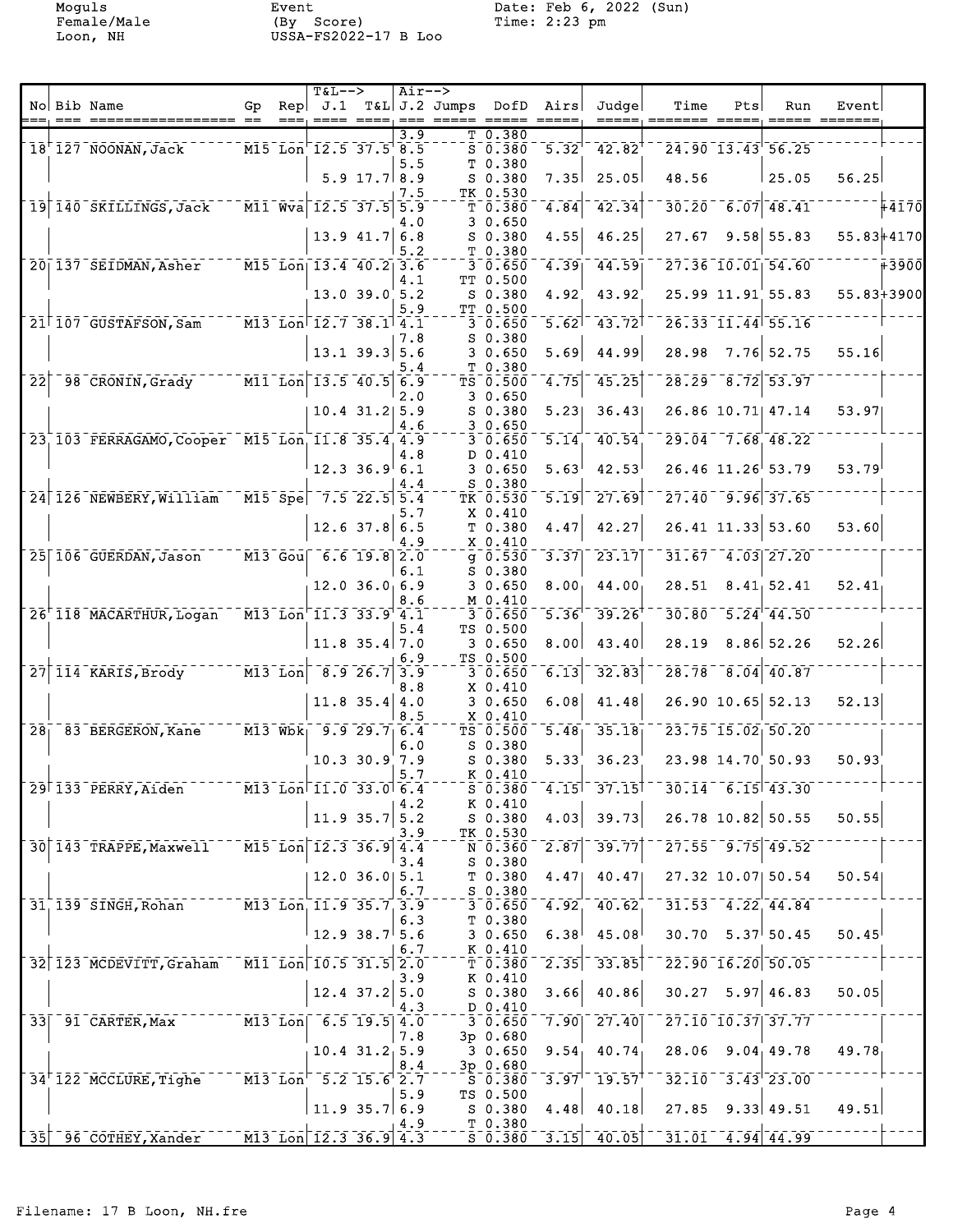Moguls Event Date: Feb 6, 2022 (Sun) Female/Male (By Score) Time: 2:23 pm Loon, NH USSA-FS2022-17 B Loo

|  |                                                          |  | $T&L--$ |                                                                                                                                                              | Air-->         |                                                                     |                                                                                                      |                      |                                         |                                                                                            |     |                                               |       |  |
|--|----------------------------------------------------------|--|---------|--------------------------------------------------------------------------------------------------------------------------------------------------------------|----------------|---------------------------------------------------------------------|------------------------------------------------------------------------------------------------------|----------------------|-----------------------------------------|--------------------------------------------------------------------------------------------|-----|-----------------------------------------------|-------|--|
|  | No Bib Name                                              |  |         |                                                                                                                                                              |                | Gp Rep J.1 T&L J.2 Jumps DofD Airs<br>=== ==== ==== === ===== ===== |                                                                                                      |                      | Judge                                   | Time                                                                                       | Pts | Run                                           | Event |  |
|  |                                                          |  |         | 12.9 38.7 5.8                                                                                                                                                | 4.0<br>5.2     |                                                                     | T 0.380<br>D 0.410<br>$S$ 0.380                                                                      | 4.34                 | 43.04                                   | 30.02                                                                                      |     | $6.32'$ 49.36                                 | 49.36 |  |
|  | 36 101 DIXON, Jacob M15 Lon 12.8 38.4 5.9                |  |         |                                                                                                                                                              |                |                                                                     | 30.650                                                                                               |                      | $6.03$ <sup>-</sup> 44.43               |                                                                                            |     | $32.38$ <sup>-3</sup> .04 <sup>-47</sup> .47  |       |  |
|  |                                                          |  |         | $12.5$ 37.5 7.5                                                                                                                                              | 5.8            |                                                                     | T 0.380<br>30.650                                                                                    | 8.06                 | 45.56                                   | 32.07                                                                                      |     | $3.47$ 49.03                                  | 49.03 |  |
|  | 37 87 BONK, Connor M13 Spe 10.6 31.8 4.4                 |  |         |                                                                                                                                                              | 7.8            |                                                                     | X 0.410<br>$5 - 0.380$                                                                               | $\sqrt{2.93}$        | 34.73                                   |                                                                                            |     | 24.42 14.09 48.82                             |       |  |
|  |                                                          |  |         | $11.3$ 33.9 4.0                                                                                                                                              | 3.5            |                                                                     | N 0.360<br>N 0.360                                                                                   | 3.11                 | 37.01                                   |                                                                                            |     | 27.07 10.41 47.42                             | 48.82 |  |
|  | 38 116 LEFEBVRE, Max M11 Spe 11.8 35.4 4.4               |  |         |                                                                                                                                                              | 4.4            |                                                                     | $S$ 0.380<br>$\bar{N}$ $\bar{0}$ .360                                                                | $\overline{5.41}$    | 40.81                                   |                                                                                            |     | $32.64 - 2.68$ 43.49                          |       |  |
|  |                                                          |  |         | $11.2$ 33.6 5.6                                                                                                                                              | 5.9            |                                                                     | 30.650<br>S 0.380                                                                                    | 6.41                 | 40.01                                   |                                                                                            |     | $30.71$ 5.36 45.37                            | 45.37 |  |
|  | $39 - 93$ COHEN, Ryan $13$ Lon <sup>-9</sup> .2 27.6 4.4 |  |         |                                                                                                                                                              | 6.6            |                                                                     | 30.650<br>S 0.380                                                                                    | $\sqrt{3.14}$        | 30.74                                   | $\bar{28.36}$                                                                              |     | $-8.62$ 39.36                                 |       |  |
|  |                                                          |  |         |                                                                                                                                                              | 4.1            |                                                                     | N 0.360                                                                                              |                      |                                         |                                                                                            |     |                                               |       |  |
|  |                                                          |  |         | 11.0 33.0 6.0                                                                                                                                                | 4.9            |                                                                     | T <sub>0.380</sub><br>N 0.360                                                                        | 4.04                 | 37.04                                   | 29.15                                                                                      |     | 7.53 44.57                                    | 44.57 |  |
|  | 40  86 BOGIGIAN, Max M13 Lon 10.3 30.9 5.0               |  |         |                                                                                                                                                              | 3.9            |                                                                     | TR 0.530 4.13<br>S 0.380                                                                             |                      | 35.03                                   |                                                                                            |     | $28.65 - 8.22 - 43.25$                        |       |  |
|  |                                                          |  |         | $10.1$ 30.3 4.0                                                                                                                                              | 4.9            |                                                                     | N 0.360<br>$S$ 0.380                                                                                 | 3.30                 | 33.60                                   |                                                                                            |     | 26.69 10.94 44.54                             | 44.54 |  |
|  | 41 144 WEIGOLD, Jack 7 11 Wva 11.9 35.7 3.9              |  |         |                                                                                                                                                              | 6.9            |                                                                     | $N$ $0.360$<br>$S_0.380$                                                                             | $-4.02$ <sup>1</sup> | $-39.72$ <sup>†</sup>                   |                                                                                            |     | $31.14 - 4.76$ $44.48$                        |       |  |
|  |                                                          |  |         | $10.1$ 30.3 4.3                                                                                                                                              | 5.6            |                                                                     | N 0.360<br>S 0.380                                                                                   | 3.66                 | 33.96                                   | 28.03                                                                                      |     | $9.08$ 43.04                                  | 44.48 |  |
|  | 42 148 KARIS, Carter M13 Loo 6.9 20.7 2.6                |  |         |                                                                                                                                                              | 3.1            |                                                                     | $\bar{s}$ <sup>-</sup> $\bar{0}$ . $\bar{3}\bar{8}\bar{0}$<br>$D$ 0.410                              | $\sqrt{2.25}$        | 22.95                                   |                                                                                            |     | $33.07$ <sup>--</sup> 2.08 <sup>-</sup> 25.03 |       |  |
|  |                                                          |  |         | $12.0$ 36.0 4.8                                                                                                                                              | 7.0            |                                                                     | N 0.360<br>S 0.380                                                                                   | 4.38                 | 40.38                                   |                                                                                            |     | 31.78 3.88 44.26                              | 44.26 |  |
|  | 43, 120 MARSHALL, Landon M15 Cro, 6.6 19.8               |  |         |                                                                                                                                                              | $\overline{5}$ |                                                                     | T 0.380                                                                                              | $\overline{2.19}$    | 21.99                                   | 34.86                                                                                      |     | $\frac{1}{1}$ 21.99                           |       |  |
|  |                                                          |  |         | $13.1$ $39.3$ $5.3$                                                                                                                                          | 4.0            |                                                                     | TS 0.500<br>X 0.410                                                                                  | 4.45                 | 43.75                                   |                                                                                            |     | $34.54$ $0.04$ $43.79$                        | 43.79 |  |
|  | 44 150 STONER, Oliver                                    |  |         | $-$ M15-Loo $-7.1$ 21.3 5.7                                                                                                                                  | 6.0            |                                                                     | T 0.380<br>$5 - 0.380$                                                                               |                      | $\left\lceil 3.75 \right\rceil$ - 25.05 | 41.72                                                                                      |     |                                               |       |  |
|  |                                                          |  |         | $11.1$ 33.3 5.4                                                                                                                                              | 3.9            |                                                                     | D 0.410<br>TK 0.530                                                                                  | 4.86                 | 38.16                                   | 30.80                                                                                      |     | $5.24 \mid 43.40$                             | 43.40 |  |
|  | 45 100 DIXON, Andrew M11 Lon 12.1 36.3 6.2               |  |         |                                                                                                                                                              | 4.9            |                                                                     | D 0.410<br>$-30.650$                                                                                 | 6.84                 | 43.14                                   | 34.62                                                                                      |     | 43.14                                         |       |  |
|  |                                                          |  |         | $12.8$ 38.4 4.1                                                                                                                                              | 7.4            |                                                                     | T <sub>0.380</sub><br>30.650                                                                         |                      | $4.56$ $42.96$                          |                                                                                            |     | $34.34$ 0.32 43.28                            | 43.28 |  |
|  | 46 97 CRAWFORD, Will M13 Cro 10.3 30.9 4.6               |  |         |                                                                                                                                                              | 3.8            |                                                                     | TS 0.500                                                                                             |                      |                                         | $\overline{N}$ 0.360 $\overline{4}$ .27 35.17 $\overline{28}$ .78 $\overline{8}$ .04 43.21 |     |                                               |       |  |
|  |                                                          |  |         | $5.7$ 17.1 5.6                                                                                                                                               | 6.9            |                                                                     | S 0.380<br>T 0.380                                                                                   |                      | $2.77$ 19.87                            | $34.13$ 0.61 20.48                                                                         |     |                                               | 43.21 |  |
|  | 47 104 GRIFFIN, Andrew M11 Lon 10.8 32.4 6.9             |  |         |                                                                                                                                                              | 1.0            |                                                                     | 30.650<br>$5 - 0.380$                                                                                | $\sqrt{2.62}$        | 35.02                                   |                                                                                            |     | $31.36 - 4.46$ 39.48                          |       |  |
|  |                                                          |  |         | 11.9 35.76.9                                                                                                                                                 |                |                                                                     | $S$ 0.380                                                                                            | 3.84                 | 39.54                                   |                                                                                            |     | $31.96$ $3.63$ $43.17$                        | 43.17 |  |
|  | 48  84 BERGERON, Kaleb M09 Wbk  13.0 39.0  4.7           |  |         |                                                                                                                                                              | 3.4            |                                                                     | N 0.360                                                                                              |                      | $5^-0.380^-2.80^-41.80$                 | $40.79$ <sup>--</sup>                                                                      |     | $\frac{1}{1}$ 41.80                           |       |  |
|  |                                                          |  |         |                                                                                                                                                              | 2.7            |                                                                     | T 0.380                                                                                              |                      |                                         |                                                                                            |     |                                               | 41.80 |  |
|  |                                                          |  |         | $12.1$ 36.3 3.4                                                                                                                                              | 3.2            |                                                                     | S 0.380                                                                                              |                      | TK 0.530 3.01 39.31                     | 37.11                                                                                      |     | 39.31                                         |       |  |
|  | $49† 88$ CANES, Ethan                                    |  |         | $\overline{11}$ $\overline{10n}$ $\overline{12.7}$ $\overline{38.1}$ $\overline{5.7}$                                                                        | 3.8            |                                                                     | $\bar{\texttt{N}}$ 0.360 $^{-1}$<br>T 0.380                                                          |                      | $\overline{3.49}$ $\overline{41.59}^+$  | $36.44$ <sup>-</sup>                                                                       |     | $-17 - 59$                                    |       |  |
|  |                                                          |  |         | $11.4$ 34.2 4.0                                                                                                                                              | 1.9            |                                                                     | S 0.380<br>30.650                                                                                    | 2.75                 | 36.95                                   | 41.06                                                                                      |     | 36.95                                         | 41.59 |  |
|  | $50$ <sup>-75</sup> BACON, Liam                          |  |         | $\overline{10}$ $\overline{11}$ $\overline{10}$ $\overline{10}$ $\overline{10}$ $\overline{3}$ $\overline{30}$ $\overline{9}$ $\overline{4}$ $\overline{11}$ | 5.9            |                                                                     | $\overline{S}$ $\overline{0}$ $\overline{.}$ $\overline{3}$ $\overline{8}$ $\overline{0}$<br>N 0.360 | $3.67$ <sup>-</sup>  | 34.57                                   |                                                                                            |     | $33.46 - 1.54 - 36.11$                        |       |  |
|  |                                                          |  |         | $10.6$ 31.8 4.3                                                                                                                                              | 5.8            |                                                                     | S 0.380<br>N 0.360                                                                                   | 3.71                 | 35.51                                   | 30.24                                                                                      |     | $6.01$   41.52                                | 41.52 |  |
|  | $51^\circ$ 82 BEATTY, Luke                               |  |         | $\overline{M15}$ Lon, 8.6 25.8 3.7                                                                                                                           | 5.0            |                                                                     | $\overline{N}$ 0.360 $\overline{3}$ .23<br>$S$ 0.380                                                 |                      | 29.03                                   |                                                                                            |     | $33.98 - 0.82$ 29.85                          |       |  |
|  |                                                          |  |         | $10.9 32.7$ <sup>1</sup> 4.9                                                                                                                                 | 5.5            |                                                                     | K 0.410<br>$S$ 0.380                                                                                 |                      | $4.09^{1}$ 36.79                        |                                                                                            |     | $31.49$ $4.28$ $41.07$                        | 41.07 |  |
|  | 52 141 STUCHINS, Ethan M13 Lon 4.1 12.3 6.3              |  |         |                                                                                                                                                              |                |                                                                     |                                                                                                      |                      | $5^-0.380^-2.91^-15.21$                 | 34.91                                                                                      |     | $    15.21$                                   |       |  |
|  |                                                          |  |         | 8.826.45.6                                                                                                                                                   | $\cdot$ 8      |                                                                     | 30.650                                                                                               |                      |                                         | $S$ 0.380 4.02 30.42 27.20 10.23 40.65 40.65                                               |     |                                               |       |  |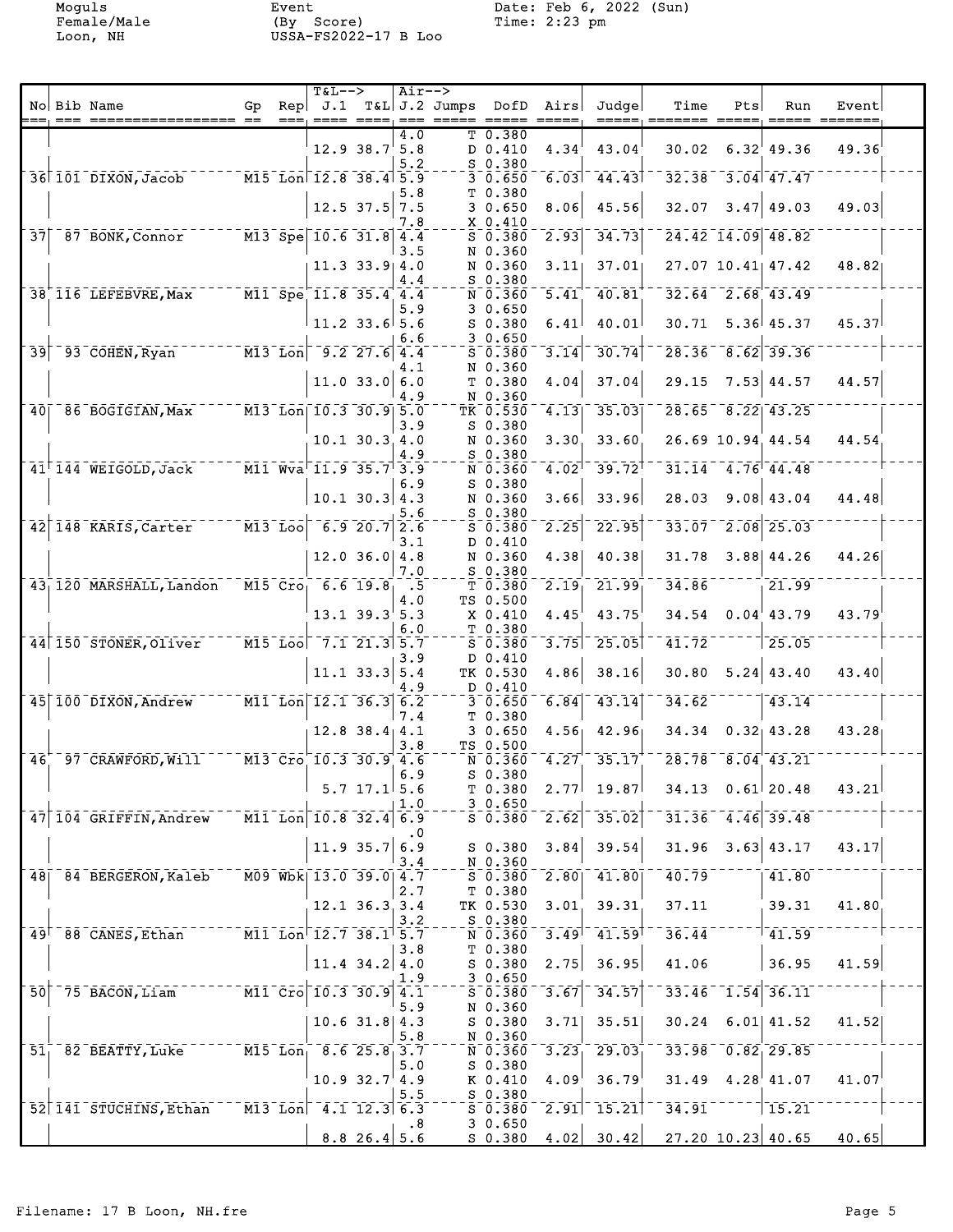Female/Male (By Score) Time: 2:23 pm Loon, NH USSA-FS2022-17 B Loo

Moguls Event Date: Feb 6, 2022 (Sun)

|  |                                                  |                                                                              |     | <b>T&amp;L--&gt;</b> |                                                                                                                                                                                                                                                                                                                   |           | $Air--$                                               |                                                                              |                   |                                          |                                            |     |                                  |           |  |
|--|--------------------------------------------------|------------------------------------------------------------------------------|-----|----------------------|-------------------------------------------------------------------------------------------------------------------------------------------------------------------------------------------------------------------------------------------------------------------------------------------------------------------|-----------|-------------------------------------------------------|------------------------------------------------------------------------------|-------------------|------------------------------------------|--------------------------------------------|-----|----------------------------------|-----------|--|
|  | No Bib Name                                      | Gp.                                                                          | Rep | J.1                  |                                                                                                                                                                                                                                                                                                                   |           | T&L J.2 Jumps DofD<br>===, ==== ====, === ===== ===== |                                                                              | Airs<br>$=====$   | Judge                                    | Time<br>=====, ======= =====, ===== ====== | Pts | Run                              | Event     |  |
|  |                                                  |                                                                              |     |                      |                                                                                                                                                                                                                                                                                                                   | 5.0       |                                                       | T0.380                                                                       |                   |                                          |                                            |     |                                  |           |  |
|  | 53 124 MCDEVITT, Henry M11 Lon 8.5 25.5 4.1      |                                                                              |     |                      |                                                                                                                                                                                                                                                                                                                   |           |                                                       | $\overline{N}$ $\overline{0}$ . $\overline{3}$ $\overline{6}$ $\overline{0}$ | $\sqrt{2.04}$     | $-27.54$ <sup>T</sup>                    | $35.86^{-1}$                               |     | 27.54                            |           |  |
|  |                                                  |                                                                              |     | $12.6$ 37.8 4.3      |                                                                                                                                                                                                                                                                                                                   | 1.5       |                                                       | T 0.380<br>T 0.380                                                           | 2.45              | 40.25                                    | 34.80                                      |     | 40.25                            | 40.25     |  |
|  |                                                  |                                                                              |     |                      |                                                                                                                                                                                                                                                                                                                   | 2.3       |                                                       | N 0.360                                                                      |                   |                                          |                                            |     |                                  |           |  |
|  | 54 129 NORDEN, Max M11 Lon 12.2 36.6 5.0         |                                                                              |     |                      |                                                                                                                                                                                                                                                                                                                   | 3.3       |                                                       | $S$ 0.380<br>T 0.380                                                         | 3.15              | 39.75                                    |                                            |     | $34.36 - 0.29 - 40.04$           |           |  |
|  |                                                  |                                                                              |     |                      | $12.2$ 36.6 4.8                                                                                                                                                                                                                                                                                                   |           |                                                       | $S$ 0.380                                                                    | 3.22              | 39.82                                    | 36.79                                      |     | 39.82                            | 40.04     |  |
|  |                                                  |                                                                              |     |                      |                                                                                                                                                                                                                                                                                                                   | 3.7       |                                                       | T 0.380                                                                      |                   |                                          |                                            |     |                                  |           |  |
|  | 55 77 BALCOMBE, Owen M09 Cro 10.1 30.3 4.3       |                                                                              |     |                      |                                                                                                                                                                                                                                                                                                                   | 6.2       |                                                       | $\bar{N}$ $\bar{0}$ $\bar{.}36\bar{0}$<br>S 0.380                            | 3.89              | 34.19                                    |                                            |     | $31.45 - 4.33$ 38.52             |           |  |
|  |                                                  |                                                                              |     |                      | 8.926.73.5                                                                                                                                                                                                                                                                                                        |           |                                                       | N 0.360                                                                      | 3.88              | 30.58                                    | 31.32                                      |     | $4.51$ 35.09                     | 38.52     |  |
|  |                                                  |                                                                              |     |                      |                                                                                                                                                                                                                                                                                                                   | 6.9       |                                                       | S 0.380                                                                      |                   |                                          |                                            |     |                                  |           |  |
|  | 56 130 OPPENHEIM, Greyson M11 Lon 6.1 18.3 2.3   |                                                                              |     |                      |                                                                                                                                                                                                                                                                                                                   | 1.9       |                                                       | $5 - 0.380$<br>T 0.380                                                       | 1.59              | 19.89                                    |                                            |     | $33.02 - 2.15$ $22.04$           |           |  |
|  |                                                  |                                                                              |     |                      | $9.8$ 29.4 6.4                                                                                                                                                                                                                                                                                                    |           |                                                       | $S$ 0.380                                                                    | 3.91              | 33.31                                    |                                            |     | $31.15$ 4.75 38.06               | 38.06     |  |
|  |                                                  |                                                                              |     |                      |                                                                                                                                                                                                                                                                                                                   | 3.9       |                                                       | T 0.380                                                                      |                   |                                          |                                            |     |                                  |           |  |
|  | 57 80 BEAN, Samuel M11 Spe 10.8 32.4 5.3         |                                                                              |     |                      |                                                                                                                                                                                                                                                                                                                   | 5.8       |                                                       | $S$ 0.380<br>T <sub>0.380</sub>                                              | 4.21              | 36.61                                    | 37.26                                      |     | 36.61                            |           |  |
|  |                                                  |                                                                              |     |                      | $10.9$ 32.7 6.4                                                                                                                                                                                                                                                                                                   |           |                                                       | $g$ 0.530                                                                    | 5.25              | 37.95                                    |                                            |     | 35.34   37.95                    | 37.95     |  |
|  | 58 145 ZISOW, Henry M13 Lon 1.9 5.7 3.5          |                                                                              |     |                      |                                                                                                                                                                                                                                                                                                                   | 4.9       |                                                       | T 0.380                                                                      |                   |                                          | $51.60 -$                                  |     |                                  |           |  |
|  |                                                  |                                                                              |     |                      |                                                                                                                                                                                                                                                                                                                   | $\cdot$ 0 |                                                       | $N$ <sup>0.360</sup>                                                         | 1.26              | $-6.96$                                  |                                            |     | $1 - 6.96$                       |           |  |
|  |                                                  |                                                                              |     |                      | $10.3$ 30.9 3.9                                                                                                                                                                                                                                                                                                   |           |                                                       | N 0.360                                                                      | 2.99              | 33.89                                    |                                            |     | $31.78$ $3.88$ 37.77             | 37.77     |  |
|  | 59 146 ZISOW, Samuel 7009 Lon 8.8 26.4 3.1       |                                                                              |     |                      |                                                                                                                                                                                                                                                                                                                   | 4.2       |                                                       | $S$ 0.380                                                                    |                   | $\left[ 1.94 \right]$ 28.34              |                                            |     | $28.56 - 8.35 - 36.69$           |           |  |
|  |                                                  |                                                                              |     |                      |                                                                                                                                                                                                                                                                                                                   | 2.2       |                                                       | $N$ $0.360$<br>$S_0.380$                                                     |                   |                                          |                                            |     |                                  |           |  |
|  |                                                  |                                                                              |     |                      | $6.6$ 19.8 3.0                                                                                                                                                                                                                                                                                                    |           |                                                       | S 0.380                                                                      | 1.86              | 21.66                                    |                                            |     | 24.85 13.50 35.16                | 36.69     |  |
|  | 60 85 BOGIGIAN, Rocco                            | $\overline{\texttt{Mil}}$ $\overline{\texttt{lon}}$ $\overline{\texttt{--}}$ |     |                      | $\frac{1}{\pi}$ = $\frac{1}{\pi}$ = $\frac{1}{\pi}$ = $\frac{1}{\pi}$ = $\frac{1}{\pi}$ = $\frac{1}{\pi}$ = $\frac{1}{\pi}$ = $\frac{1}{\pi}$ = $\frac{1}{\pi}$ = $\frac{1}{\pi}$ = $\frac{1}{\pi}$ = $\frac{1}{\pi}$ = $\frac{1}{\pi}$ = $\frac{1}{\pi}$ = $\frac{1}{\pi}$ = $\frac{1}{\pi}$ = $\frac{1}{\pi}$ = | 2.0       |                                                       | N 0.360<br>$N$ 0.360                                                         | $\overline{dnf}$  | $^{-1}$ $\overline{1.43}$ $\overline{3}$ | $\overline{(\texttt{none})}$               |     | $\overline{a}$ on $\overline{f}$ |           |  |
|  |                                                  |                                                                              |     |                      |                                                                                                                                                                                                                                                                                                                   | $\cdot$ 1 |                                                       | $S$ 0.380                                                                    |                   |                                          |                                            |     |                                  |           |  |
|  |                                                  |                                                                              |     | $10.6$ 31.8 5.2      |                                                                                                                                                                                                                                                                                                                   |           |                                                       | S 0.380                                                                      | 4.20 <sub>1</sub> | 36.00 <sub>1</sub>                       | 36.66                                      |     | 136.00                           | $36.00_1$ |  |
|  | 61 142 TOSSELL, Caleb M11 Cro 10.3 30.9 3.9      |                                                                              |     |                      |                                                                                                                                                                                                                                                                                                                   | 6.2       |                                                       | N 0.360<br>$S = 0.380$                                                       | $\sqrt{2.46}$     | $33.36^{+}$                              |                                            |     | $32.69 - 2.61 - 35.97$           |           |  |
|  |                                                  |                                                                              |     |                      |                                                                                                                                                                                                                                                                                                                   | 2.6       |                                                       | T 0.380                                                                      |                   |                                          |                                            |     |                                  |           |  |
|  |                                                  |                                                                              |     |                      | 7.923.76.0                                                                                                                                                                                                                                                                                                        |           |                                                       | $S$ 0.380                                                                    | 4.94              | 28.64                                    | 29.87                                      |     | $6.53$ 35.17                     | 35.97     |  |
|  | 62 119 MARINO, Leo M11 Spe 10.5 31.5 5.4         |                                                                              |     |                      |                                                                                                                                                                                                                                                                                                                   | 7.0       |                                                       | T 0.380<br>$5 - 0.380$                                                       | 3.28              | 34.78                                    | 35.76                                      |     | 34.78                            |           |  |
|  |                                                  |                                                                              |     |                      |                                                                                                                                                                                                                                                                                                                   | 3.0       |                                                       | X 0.410                                                                      |                   |                                          |                                            |     |                                  |           |  |
|  |                                                  |                                                                              |     |                      | $8.8$ 26.4 4.0                                                                                                                                                                                                                                                                                                    |           |                                                       | S 0.380                                                                      | 3.07              | 29.47                                    | 32.17                                      |     | $3.33$ 32.80                     | 34.78     |  |
|  | 63 89 CANES, Gabriel M13 Lon, 9.8 29.4 5.1       |                                                                              |     |                      |                                                                                                                                                                                                                                                                                                                   | 3.8       |                                                       | D 0.410<br>$\bar{N}$ $\bar{0}$ $\bar{.}$ $\bar{3}$ $\bar{6}$ $\bar{0}$       | $\overline{3.42}$ | 32.82                                    |                                            |     | $34.83$ <sup>------</sup> 32.82  |           |  |
|  |                                                  |                                                                              |     |                      |                                                                                                                                                                                                                                                                                                                   | 4.2       |                                                       | S 0.380                                                                      |                   |                                          |                                            |     |                                  |           |  |
|  |                                                  |                                                                              |     |                      | $9.8$ 29.4 4.0                                                                                                                                                                                                                                                                                                    | 4.6       |                                                       | S 0.380<br>K 0.410                                                           | 3.40 <sup>°</sup> | 32.80                                    | 35.72                                      |     | 32.80                            | 32.82     |  |
|  | 64 102 FAYAD, Alexander                          | $\overline{\texttt{M15}}$ Lon                                                |     | 0.1                  |                                                                                                                                                                                                                                                                                                                   | dnf $1.9$ |                                                       | N 0.360                                                                      | dnf               | 1.01                                     | (none)                                     |     | dnf                              |           |  |
|  |                                                  |                                                                              |     |                      |                                                                                                                                                                                                                                                                                                                   | .1        |                                                       | $S$ 0.380                                                                    |                   |                                          |                                            |     |                                  |           |  |
|  |                                                  |                                                                              |     |                      | $6.8$ 20.4 4.0                                                                                                                                                                                                                                                                                                    | 3.8       |                                                       | N 0.360<br>T 0.380                                                           | 2.88              | 23.28                                    | 29.50                                      |     | $7.04$ 30.32                     | 30.32     |  |
|  | 65 136 SAITOW, Ramsey                            | $\overline{M09}$ Lon                                                         |     |                      | $9.4$ 28.2 2.8                                                                                                                                                                                                                                                                                                    |           |                                                       | N 0.360                                                                      | 2.10              | $\overline{30.30}$                       | 40.21                                      |     | 30.30                            |           |  |
|  |                                                  |                                                                              |     |                      |                                                                                                                                                                                                                                                                                                                   | 2.9       |                                                       | $S$ 0.380                                                                    |                   |                                          |                                            |     |                                  |           |  |
|  |                                                  |                                                                              |     | 0.5                  | $1.5$   2.8                                                                                                                                                                                                                                                                                                       | 3.6       |                                                       | N 0.360<br>S 0.380                                                           | 2.36              |                                          | 3.86 1:08.70                               |     | 3.86                             | 30.30     |  |
|  | 66 138 SINGH, Souren                             | $\overline{M11}$ Lon                                                         |     |                      | $3.4$ 10.2 2.9                                                                                                                                                                                                                                                                                                    |           |                                                       | N 0.360                                                                      | $\overline{1.99}$ | 12.19                                    | 40.21                                      |     | 12.19                            |           |  |
|  |                                                  |                                                                              |     |                      | 8.124.333.8                                                                                                                                                                                                                                                                                                       | 2.5       |                                                       | $S$ 0.380<br>$S$ 0.380                                                       | 2.62              | 26.92                                    | 34.11                                      |     | $0.64$ <sup>27.56</sup>          | 27.56     |  |
|  |                                                  |                                                                              |     |                      |                                                                                                                                                                                                                                                                                                                   | 3.3       |                                                       | N 0.360                                                                      |                   |                                          |                                            |     |                                  |           |  |
|  | $67$ <sup>-94</sup> $\overline{COSTA}$ , Grayson | $\overline{M09}$ Lon                                                         |     |                      | $6.5$ 19.5 2.4                                                                                                                                                                                                                                                                                                    |           |                                                       | $S$ 0.380                                                                    | 2.27              | [21.77]                                  | 37.39                                      |     | 21.77                            |           |  |
|  |                                                  |                                                                              |     |                      | $3.5$ 10.5 3.5                                                                                                                                                                                                                                                                                                    | 3.6       |                                                       | T 0.380<br>$S$ 0.380                                                         | 2.37              | 12.87                                    | 48.13                                      |     | 12.87                            | 21.77     |  |
|  |                                                  |                                                                              |     |                      |                                                                                                                                                                                                                                                                                                                   | 2.9       |                                                       | N 0.360                                                                      |                   |                                          |                                            |     |                                  |           |  |
|  | 68 149 KELLEHER, Daniel                          | $\bar{M11}$ $\bar{L00}$                                                      |     |                      | $4.2$ 12.6 1.9                                                                                                                                                                                                                                                                                                    |           |                                                       | $5 - 0.380$                                                                  | 2.36              | $\overline{14.96}$                       | 38.71                                      |     | 14.96                            |           |  |
|  |                                                  |                                                                              |     | 2.4                  | 7.2, 4.0                                                                                                                                                                                                                                                                                                          | 4.0       |                                                       | D 0.410<br>N 0.360                                                           | 3.24              |                                          | $10.44$ , 1:05.32                          |     | 10.44                            | 14.96     |  |
|  |                                                  |                                                                              |     |                      |                                                                                                                                                                                                                                                                                                                   | 4.4       |                                                       | D 0.410                                                                      |                   |                                          |                                            |     |                                  |           |  |
|  | $69+$ 99 CUNDIFF, Samson                         | $\bar{M}$ l $\bar{1}$ $\bar{W}$ va                                           |     | $\bar{d}$ ns         | dns                                                                                                                                                                                                                                                                                                               |           |                                                       |                                                                              | $\bar{d}$ ns      | $\frac{1}{\text{dns}}$                   |                                            |     | $\overline{dns}$                 |           |  |
|  |                                                  |                                                                              |     | dns                  | dns                                                                                                                                                                                                                                                                                                               |           |                                                       |                                                                              | dns               | dns                                      |                                            |     | dns                              | dns       |  |
|  |                                                  |                                                                              |     |                      |                                                                                                                                                                                                                                                                                                                   |           |                                                       |                                                                              |                   |                                          |                                            |     |                                  |           |  |
|  | 69 128 NORDEN, Samuel                            | $\overline{M13}$ Lon                                                         |     | $\frac{dns}{n}$      | $\frac{dns}{n}$                                                                                                                                                                                                                                                                                                   |           |                                                       |                                                                              | dns               | $\frac{dns}{dt}$                         |                                            |     | dns                              |           |  |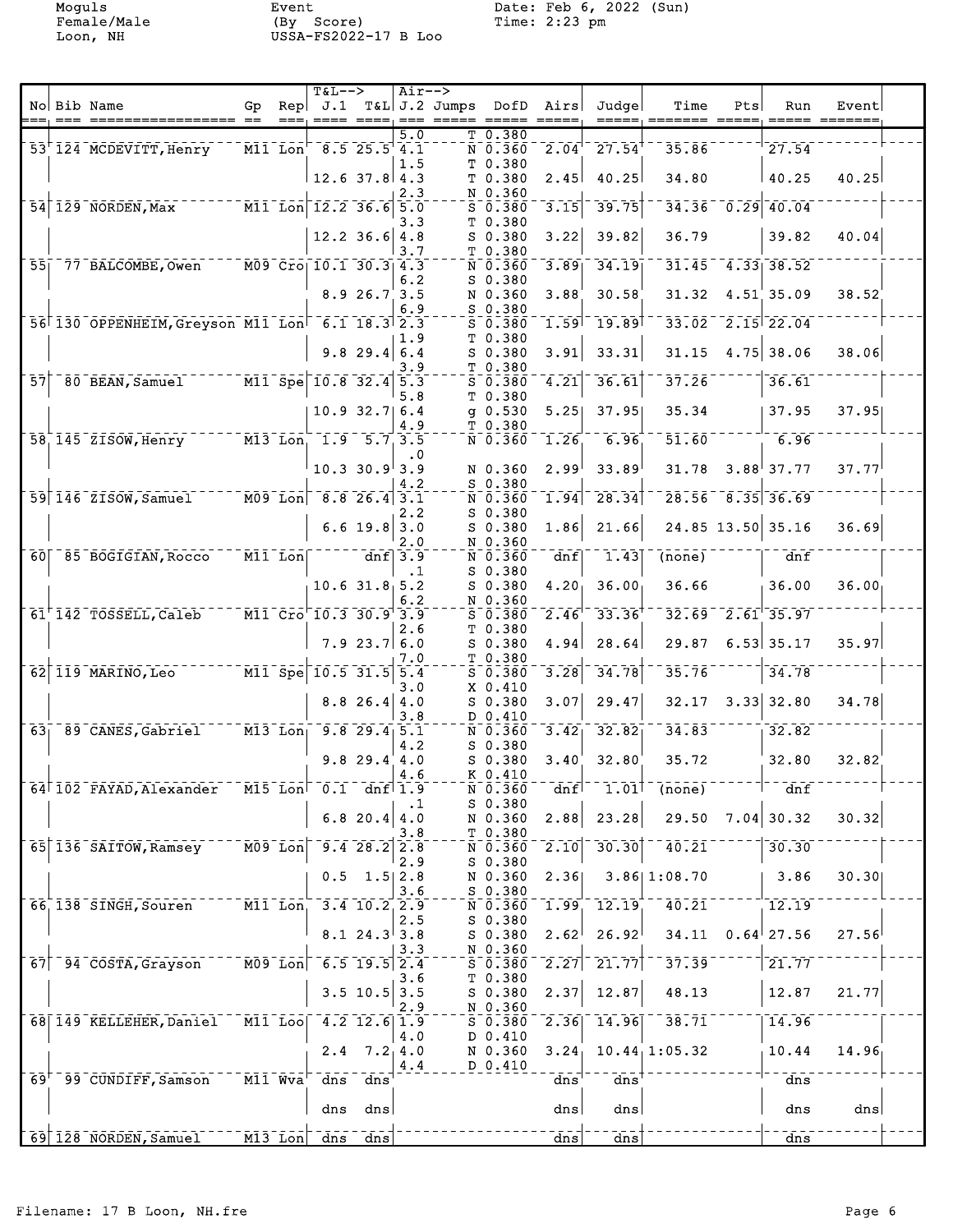Female/Male (By Score) Time: 2:23 pm Loon, NH USSA-FS2022-17 B Loo

Moguls Event Date: Feb 6, 2022 (Sun)

|           | No Bib Name            | Gp. |         | $T&L--&>$ |      | $\overline{\phantom{a} \text{Air--}}$ |  |     | Rep J.1 T&L J.2 Jumps DofD Airs Judge | Time | Pts | Run | Event |  |
|-----------|------------------------|-----|---------|-----------|------|---------------------------------------|--|-----|---------------------------------------|------|-----|-----|-------|--|
|           |                        |     |         | dns       | dns  |                                       |  | dns | dns                                   |      |     | dns | dns   |  |
|           | 69 147 CARTER, Jackson |     | M11 Lon | dns dns   |      |                                       |  | dns | dns                                   |      |     | dns |       |  |
|           |                        |     |         | dns       | dnsl |                                       |  | dns | dns                                   |      |     | dns | dns   |  |
| $M = 1 -$ | $-22.05$ $T = -26.07$  |     |         |           |      |                                       |  |     |                                       |      |     |     |       |  |

 $\overline{\text{Male}} = 23.05$ , Female = 26.07

Winfree 2022.00, B Rules, Rand=711 @ 9:44a(22-2-5), M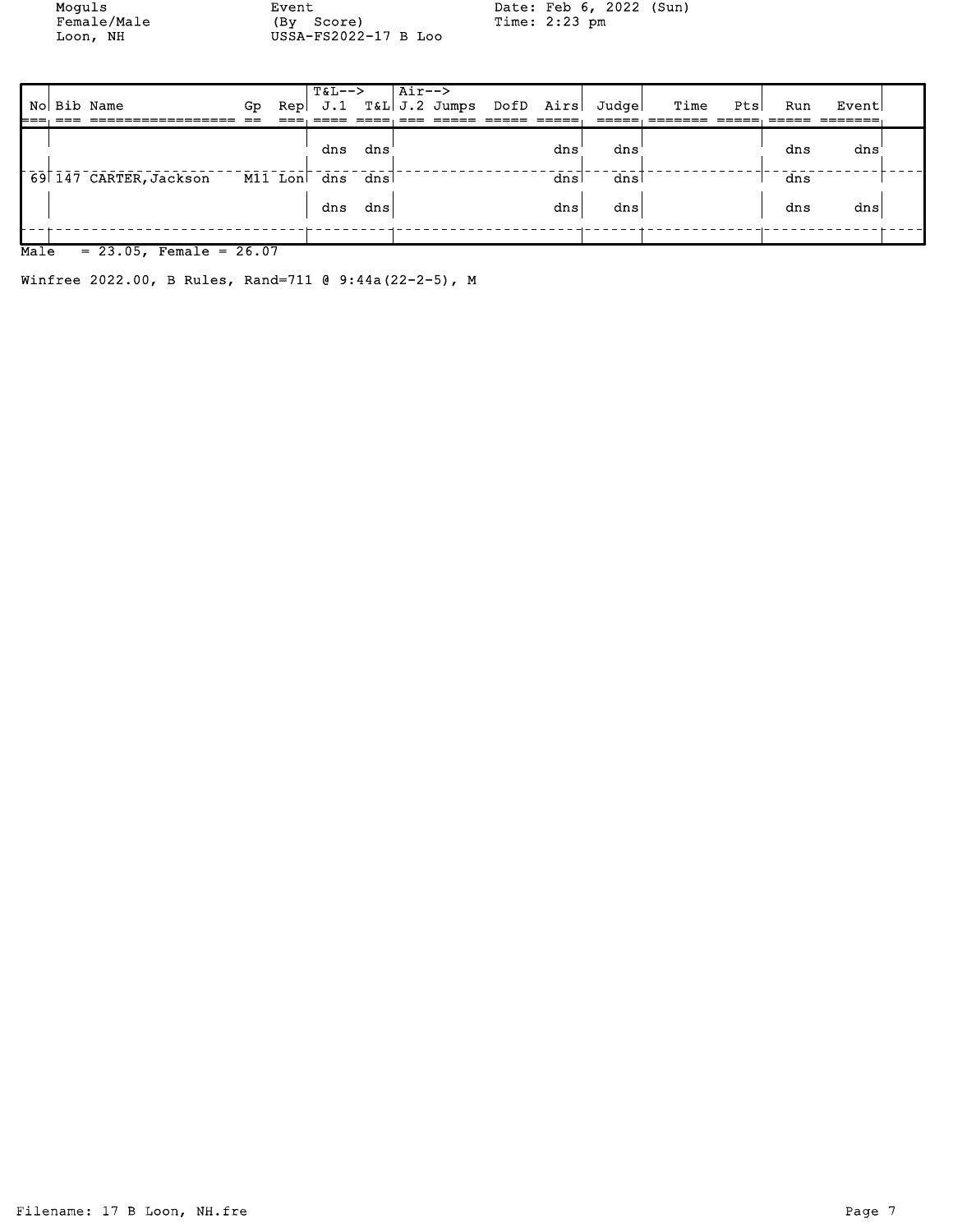| Moguls                                     | Loon, NH | Female/Male                                                                                                                                                       | Finals<br>(By Group Score)<br>USSA FOCCOS<br>USSA-FS2022-17 B Loo |                                                                                                                   |                    | Date: Feb 6, 2022 (Sun)<br>Time: $2:24$ pm |  |
|--------------------------------------------|----------|-------------------------------------------------------------------------------------------------------------------------------------------------------------------|-------------------------------------------------------------------|-------------------------------------------------------------------------------------------------------------------|--------------------|--------------------------------------------|--|
|                                            |          |                                                                                                                                                                   |                                                                   |                                                                                                                   |                    |                                            |  |
|                                            |          | No Bib# Name                                                                                                                                                      | $=$                                                               | Gp Representing<br>============                                                                                   | Score              |                                            |  |
|                                            |          |                                                                                                                                                                   |                                                                   |                                                                                                                   |                    |                                            |  |
| $\frac{1}{2}$                              |          | 17 KIMBLE, Ellyn - - - - - - - F09 Gould Academ<br>14 HEWITT, Lillian - - - - F09 Cro Crotched<br>24 SCANLON, Cassidy - - - - F09 Gould Academ<br>- 9 FAVAD Emily |                                                                   |                                                                                                                   | 51.98              |                                            |  |
|                                            |          |                                                                                                                                                                   |                                                                   |                                                                                                                   | 43.48              |                                            |  |
| $\bar{3}^{\dagger}$                        |          |                                                                                                                                                                   |                                                                   |                                                                                                                   | 38.77              |                                            |  |
| $\frac{1}{3}$                              |          | $9$ $FAYAD, Emily$<br>6 DIAMANTOPOULOS, Carol F09 Lon Loon                                                                                                        |                                                                   | F09 Lon Loon                                                                                                      | 36.86              |                                            |  |
|                                            |          |                                                                                                                                                                   |                                                                   |                                                                                                                   | 36.63              |                                            |  |
| $\mathbf{1}$                               |          | 16 KELLEY, Amelia                                                                                                                                                 | F11 Lon Loon                                                      |                                                                                                                   | 62.32              |                                            |  |
|                                            |          | 3 CARROLL, Ayla                                                                                                                                                   |                                                                   | F11 Cro Crotched 62.01                                                                                            |                    |                                            |  |
| $\frac{21}{5}$ $\frac{3}{5}$ $\frac{1}{5}$ |          | 28 WIERNUSZ, Harper F11 Lon Loon 156.86                                                                                                                           |                                                                   |                                                                                                                   |                    |                                            |  |
|                                            |          | 4 COTHEY, Elsie                                                                                                                                                   |                                                                   | $\begin{minipage}{.4\linewidth} \n  \hline\n  \texttt{F11} \n  \texttt{Ion} \n  \texttt{Loop} \n  \end{minipage}$ |                    |                                            |  |
|                                            |          | 22 PRESTON, Hazel                                                                                                                                                 |                                                                   | F11 Lon Loon                                                                                                      | $-51.79$<br>46.76  |                                            |  |
| $\bar{\mathsf{6}}^{\dagger}$               |          | 13 HENSON, Anna                                                                                                                                                   |                                                                   | F11 Cro Crotched <sup>'</sup> 44.27                                                                               |                    |                                            |  |
|                                            |          |                                                                                                                                                                   |                                                                   |                                                                                                                   |                    |                                            |  |
| 1                                          |          | 11 FLYNN, Molly                                                                                                                                                   |                                                                   | F13 Lon Loon                                                                                                      | $-73.17$           |                                            |  |
| $\overline{2}$ ]                           |          | 27 WATERS, Kaleigh F13 Wva Watervil 69.60                                                                                                                         |                                                                   |                                                                                                                   |                    |                                            |  |
| $\overline{3}$                             |          |                                                                                                                                                                   |                                                                   |                                                                                                                   | 58.51              |                                            |  |
|                                            |          |                                                                                                                                                                   |                                                                   |                                                                                                                   | 56.09              |                                            |  |
| $\frac{4}{5}$<br>$\frac{5}{6}$             |          | 29 GOULD, Avery<br>23 SCANLON, Cody Ann ---- F13 Gould Academ<br>23 SCANLON, Cody Ann ---- F13 Gould Academ<br>20 O'NETT Cars ------- F13 Wbk Whalebac            |                                                                   |                                                                                                                   | 52.56              |                                            |  |
|                                            |          | O O'NEILL,Cara - - - - - - - F13 Wva Watervil<br>7 DIAMANTOPOULOS,Eliza F13 Lon Loon -  <br>20 O'NEILL, Cara                                                      |                                                                   |                                                                                                                   | 52.49              |                                            |  |
| $\overline{\mathcal{I}}$                   |          |                                                                                                                                                                   |                                                                   |                                                                                                                   | 50.16              |                                            |  |
| $\bar{8}^{\dagger}$                        |          | 15 IRWIN, Adelyn F13 Wbk Whalebac <sup>1</sup> 47.50                                                                                                              |                                                                   |                                                                                                                   |                    |                                            |  |
| ךְפּ⊤<br>101                               |          |                                                                                                                                                                   |                                                                   |                                                                                                                   |                    |                                            |  |
|                                            |          |                                                                                                                                                                   |                                                                   |                                                                                                                   |                    |                                            |  |
| $\overline{1}\overline{1}$                 |          |                                                                                                                                                                   |                                                                   |                                                                                                                   |                    |                                            |  |
| 12                                         |          |                                                                                                                                                                   |                                                                   |                                                                                                                   |                    |                                            |  |
| $\mathbf{1}$                               |          | 18 KUTZEN, Claire                                                                                                                                                 |                                                                   | F15 Gould Academ 69.04                                                                                            |                    |                                            |  |
| $\bar{2}^{\dagger}$                        |          | 26 SMITH, Jocelyn                                                                                                                                                 |                                                                   | $F15$ Lon Loon                                                                                                    | 64.81              |                                            |  |
|                                            |          | 1 ACKERMAN, Kelsey                                                                                                                                                | F15 Lon Loon                                                      |                                                                                                                   | 61.85              |                                            |  |
| $\frac{1}{4}$                              |          | 12 GROCKI, Maeve--------- F15 Gsr Gould/Sul-<br>10 FITZMORRIS, Hauna ---- F15 Gould Academ<br>15 DEISEGEO - ------------------------                              |                                                                   |                                                                                                                   | 60.23              |                                            |  |
|                                            |          |                                                                                                                                                                   |                                                                   |                                                                                                                   | 58.55              |                                            |  |
| $\begin{bmatrix} 5 \\ 6 \end{bmatrix}$     |          |                                                                                                                                                                   |                                                                   |                                                                                                                   | $\overline{57.03}$ |                                            |  |
| $\overline{7}$                             |          |                                                                                                                                                                   |                                                                   | $F15$ Gould Academ                                                                                                | 52.22              |                                            |  |
|                                            |          |                                                                                                                                                                   |                                                                   |                                                                                                                   |                    |                                            |  |
| $\mathbf{1}$                               |          | 84 BERGERON, Kaleb                                                                                                                                                |                                                                   | M09 Wbk Whalebac 41.80                                                                                            |                    |                                            |  |
| $\overline{2}$                             |          | 77 BALCOMBE, Owen                                                                                                                                                 |                                                                   | M09 Cro Crotched                                                                                                  | $-38.52$           |                                            |  |
| $\bar{3}^{\dagger}$                        |          | 146 ZISOW, Samuel                                                                                                                                                 |                                                                   | M09 Lon Loon                                                                                                      | 36.69              |                                            |  |
| $\frac{4}{1}$                              |          | 136 SAITOW, Ramsey                                                                                                                                                |                                                                   | M09 Lon Loon                                                                                                      | 30.30              |                                            |  |
| $\overline{5}$                             |          | 94 COSTA, Grayson                                                                                                                                                 |                                                                   | M09 Lon Loon                                                                                                      | 21.77              |                                            |  |
| $\mathbf{1}$                               |          | 112 HEWITT, Samuel                                                                                                                                                |                                                                   | M11 Cro Crotched                                                                                                  | 57.98              |                                            |  |
|                                            |          | 76 BALCOMBE, Dylan                                                                                                                                                |                                                                   | M11 Cro Crotched                                                                                                  | 56.63              |                                            |  |
| $\frac{2}{3}$                              |          | 140 SKILLINGS, Jack                                                                                                                                               |                                                                   | M11 Wva Watervil                                                                                                  | 55.83              |                                            |  |
| $\mathbf{4}$                               |          | 98 CRONIN, Grady                                                                                                                                                  |                                                                   | M11 Lon Loon                                                                                                      | 53.97              |                                            |  |
| $\overline{5}$                             |          | 123 MCDEVITT, Graham                                                                                                                                              |                                                                   | M11 Lon Loon                                                                                                      | 50.05              |                                            |  |
| $\overline{6}$                             |          | 116 LEFEBVRE, Max                                                                                                                                                 |                                                                   | M11 Spe Mount Su                                                                                                  | 45.37              |                                            |  |
| $\bar{7}$                                  |          | 144 WEIGOLD, Jack                                                                                                                                                 |                                                                   | M11 Wva Watervil                                                                                                  | 44.48              |                                            |  |
| $\overline{8}$                             |          | 100 DIXON, Andrew                                                                                                                                                 |                                                                   | M11 Lon Loon                                                                                                      | 43.28              |                                            |  |
| $\mathbf{9}$                               |          | 104 GRIFFIN, Andrew                                                                                                                                               |                                                                   | M11 Lon Loon                                                                                                      | 43.17              |                                            |  |
| $10^{-}$                                   |          | 88 CANES, Ethan                                                                                                                                                   |                                                                   | M11 Lon Loon                                                                                                      | 41.59              |                                            |  |
| $\overline{11}$                            |          | 75 BACON, Liam                                                                                                                                                    |                                                                   | M11 Cro Crotched                                                                                                  | 41.52              |                                            |  |
| $\overline{12}$                            |          | 124 MCDEVITT, Henry                                                                                                                                               |                                                                   | M11 Lon Loon                                                                                                      | 40.25              |                                            |  |
| 13 <sup>1</sup>                            |          | 129 NORDEN, Max                                                                                                                                                   |                                                                   | M11 Lon Loon                                                                                                      | 40.04              |                                            |  |
| 14                                         |          | 130 OPPENHEIM, Greyson                                                                                                                                            |                                                                   | M11 Lon Loon                                                                                                      | 38.06              |                                            |  |
| 15                                         |          | 80 BEAN, Samuel                                                                                                                                                   |                                                                   | M11 Spe Mount Sul                                                                                                 | 37.95              |                                            |  |